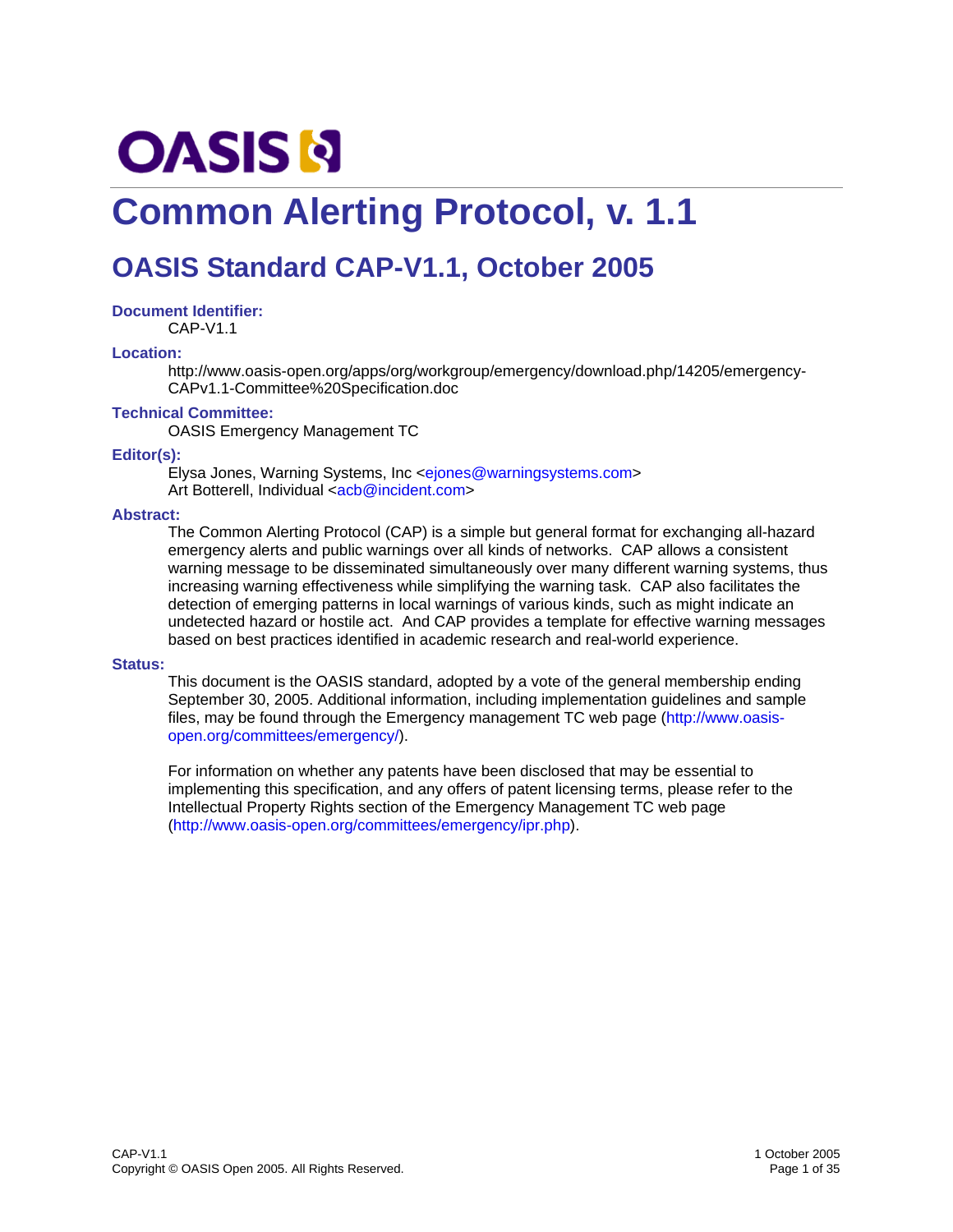## **Notices**

OASIS takes no position regarding the validity or scope of any intellectual property or other rights that might be claimed to pertain to the implementation or use of the technology described in this document or the extent to which any license under such rights might or might not be available; neither does it represent that it has made any effort to identify any such rights. Information on OASIS's procedures with respect to rights in OASIS specifications can be found at the OASIS website. Copies of claims of rights made available for publication and any assurances of licenses to be made available, or the result of an attempt made to obtain a general license or permission for the use of such proprietary rights by implementors or users of this specification, can be obtained from the OASIS President.

OASIS invites any interested party to bring to its attention any copyrights, patents or patent applications, or other proprietary rights which may cover technology that may be required to implement this specification. Please address the information to the OASIS President.

Copyright © OASIS Open 2005. *All Rights Reserved.*

This document and translations of it may be copied and furnished to others, and derivative works that comment on or otherwise explain it or assist in its implementation may be prepared, copied, published and distributed, in whole or in part, without restriction of any kind, provided that the above copyright notice and this paragraph are included on all such copies and derivative works. However, this document itself does not be modified in any way, such as by removing the copyright notice or references to OASIS, except as needed for the purpose of developing OASIS specifications, in which case the procedures for copyrights defined in the OASIS Intellectual Property Rights document must be followed, or as required to translate it into languages other than English.

The limited permissions granted above are perpetual and will not be revoked by OASIS or its successors or assigns.

This document and the information contained herein is provided on an "AS IS" basis and OASIS DISCLAIMS ALL WARRANTIES, EXPRESS OR IMPLIED, INCLUDING BUT NOT LIMITED TO ANY WARRANTY THAT THE USE OF THE INFORMATION HEREIN WILL NOT INFRINGE ANY RIGHTS OR ANY IMPLIED WARRANTIES OF MERCHANTABILITY OR FITNESS FOR A PARTICULAR PURPOSE.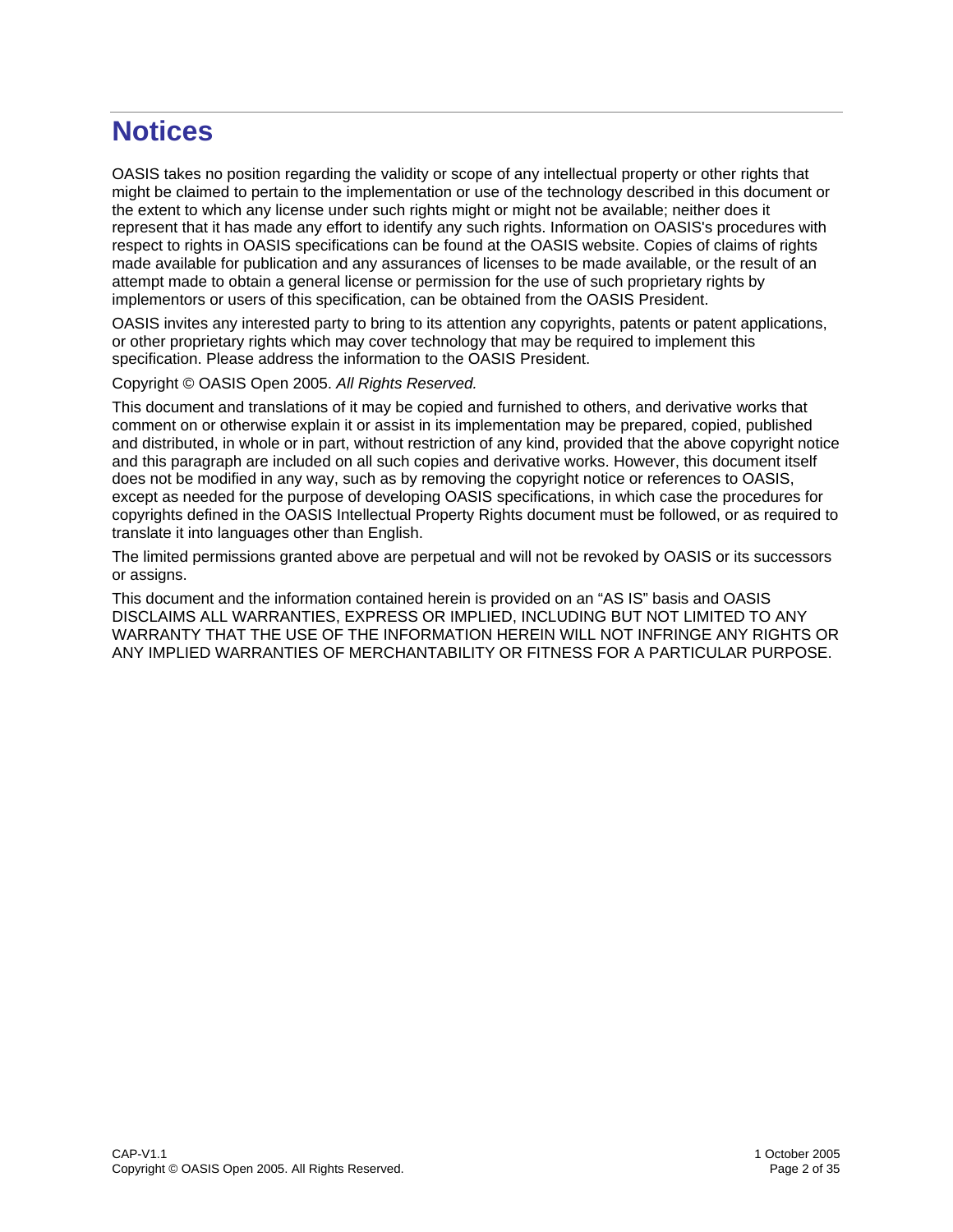## **Table of Contents**

| 1              |  |  |  |  |  |
|----------------|--|--|--|--|--|
|                |  |  |  |  |  |
|                |  |  |  |  |  |
|                |  |  |  |  |  |
|                |  |  |  |  |  |
|                |  |  |  |  |  |
|                |  |  |  |  |  |
|                |  |  |  |  |  |
|                |  |  |  |  |  |
|                |  |  |  |  |  |
|                |  |  |  |  |  |
| $\overline{2}$ |  |  |  |  |  |
|                |  |  |  |  |  |
|                |  |  |  |  |  |
|                |  |  |  |  |  |
|                |  |  |  |  |  |
|                |  |  |  |  |  |
|                |  |  |  |  |  |
|                |  |  |  |  |  |
|                |  |  |  |  |  |
| 3              |  |  |  |  |  |
|                |  |  |  |  |  |
|                |  |  |  |  |  |
|                |  |  |  |  |  |
|                |  |  |  |  |  |
|                |  |  |  |  |  |
|                |  |  |  |  |  |
|                |  |  |  |  |  |
|                |  |  |  |  |  |
|                |  |  |  |  |  |
|                |  |  |  |  |  |
|                |  |  |  |  |  |
|                |  |  |  |  |  |
|                |  |  |  |  |  |
|                |  |  |  |  |  |
|                |  |  |  |  |  |
|                |  |  |  |  |  |
|                |  |  |  |  |  |
|                |  |  |  |  |  |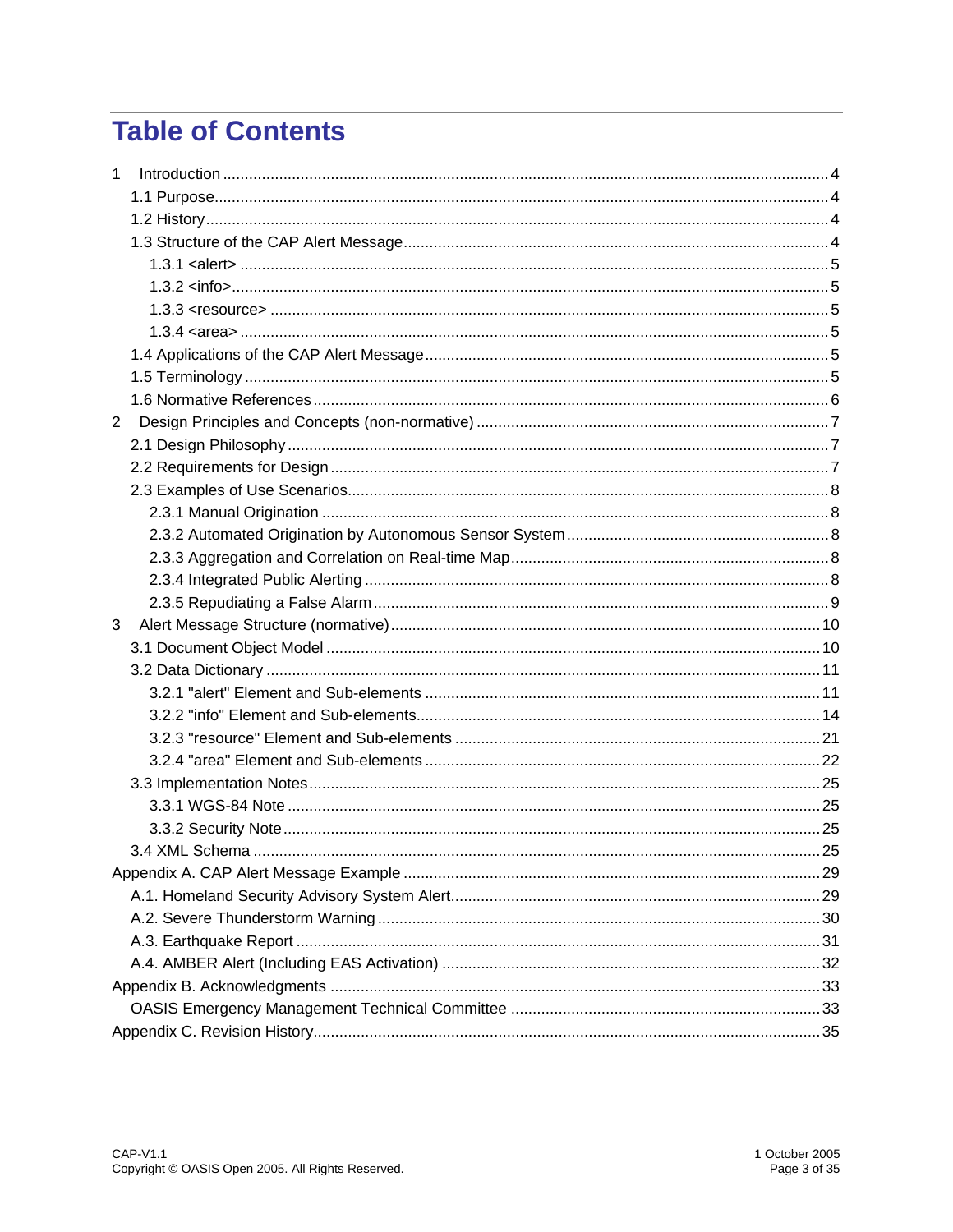## <sup>1</sup>**1 Introduction**

#### 2 **1.1 Purpose**

3 The Common Alerting Protocol (CAP) provides an open, non-proprietary digital message format for all 4 types of alerts and notifications. It does not address any particular application or telecommunications 5 method. The CAP format is compatible with emerging techniques, such as Web services, as well as 6 existing formats including the Specific Area Message Encoding (SAME) used for the United States' 7 National Oceanic and Atmospheric Administration (NOAA) Weather Radio and the Emergency Alert 8 System (EAS), while offering enhanced capabilities that include:

- 9 Flexible geographic targeting using latitude/longitude shapes and other geospatial 10 representations in three dimensions;
- 11 Multilingual and multi-audience messaging;
- 12 Phased and delayed effective times and expirations;
- 13 Enhanced message update and cancellation features;
- 14 Template support for framing complete and effective warning messages;
- 15 Compatible with digital encryption and signature capability; and,
- 16 Facility for digital images and audio.
- 17 Key benefits of CAP will include reduction of costs and operational complexity by eliminating the need for
- 18 multiple custom software interfaces to the many warning sources and dissemination systems involved in
- 19 all-hazard warning. The CAP message format can be converted to and from the "native" formats of all
- 20 kinds of sensor and alerting technologies, forming a basis for a technology-independent national and
- 21 international "warning internet."

#### 22 **1.2 History**

- 23 The National Science and Technology Council report on "Effective Disaster Warnings" released in
- 24 November, 2000 recommended that "a standard method should be developed to collect and relay
- 25 instantaneously and automatically all types of hazard warnings and reports locally, regionally and
- 26 nationally for input into a wide variety of dissemination systems."
- 27 An international working group of more than 130 emergency managers and information technology and 28 telecommunications experts convened in 2001 and adopted the specific recommendations of the NSTC
- 29 report as a point of departure for the design of a Common Alerting Protocol (CAP). Their draft went
- 30 through several revisions and was tested in demonstrations and field trials in Virginia (supported by the
- 31 ComCARE Alliance) and in California (in cooperation with the California Office of Emergency Services) 32 during 2002 and 2003.
- 33 In 2002 the CAP initiative was endorsed by the national non-profit Partnership for Public Warning, which
- 34 sponsored its contribution in 2003 to the OASIS standards process. In 2004, CAP version 1.0 was
- 35 adopted as an OASIS Standard.

#### 36 **1.3 Structure of the CAP Alert Message**

- 37 Each CAP Alert Message consists of an <alert> segment, which may contain one or more <info>
- 38 segments, each of which may include one or more <area> segments. Under most circumstances CAP
- 39 messages with a <msgType> value of "Alert" SHOULD include at least one <info> element. (See the
- 40 document object model diagram in section 3.1, below.)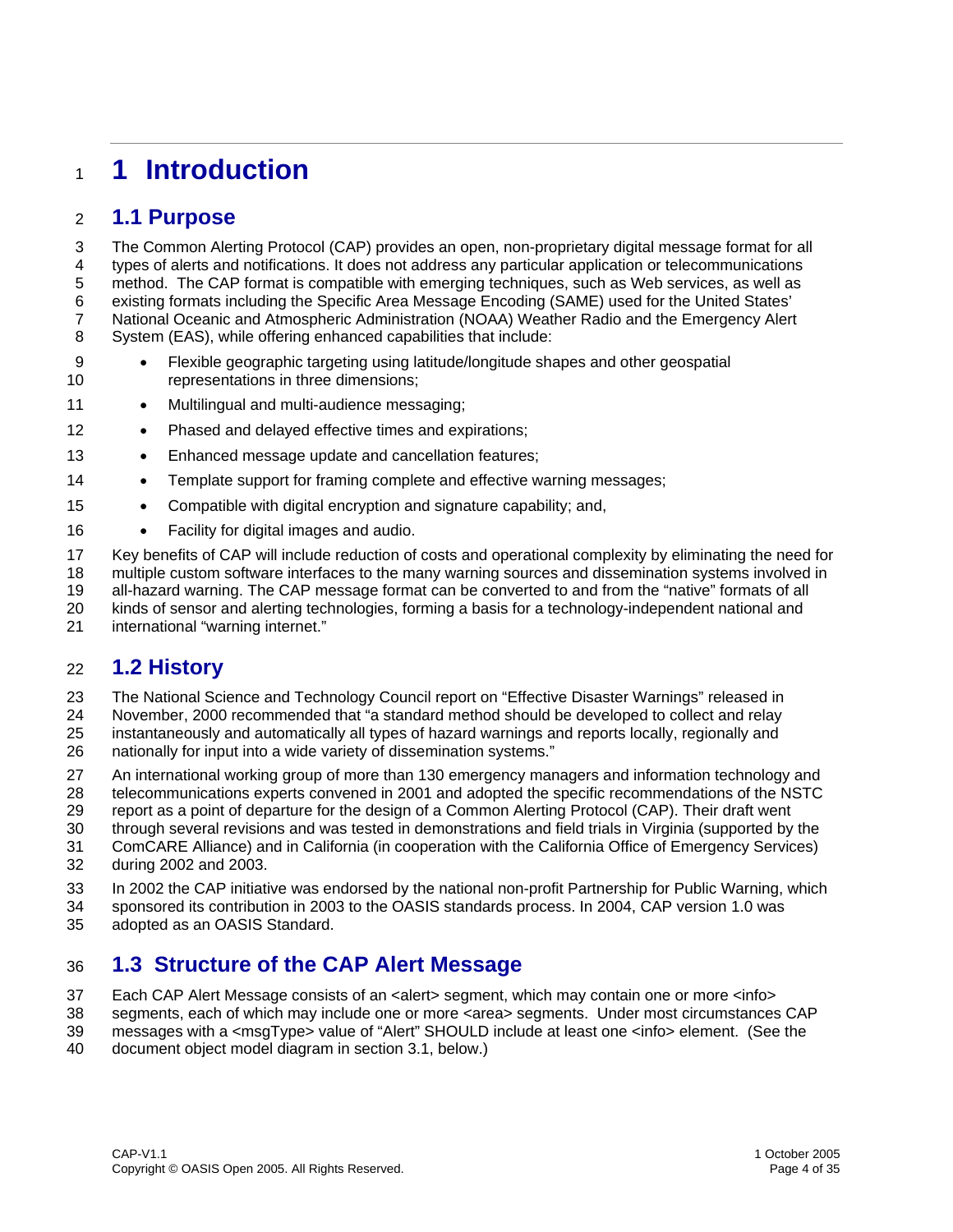#### 41 **1.3.1 <alert>**

42 The <alert> segment provides basic information about the current message: its purpose, its source and

- 43 its status, as well as unique identifier for the current message and links to any other, related messages.
- 44 An <alert> segment may be used alone for message acknowledgements, cancellations or other system
- 45 functions, but most <alert> segments will include at least one <info> segment.

#### 46 **1.3.2 <info>**

47 The <info> segment describes an anticipated or actual event in terms of its urgency (time available to

- 48 prepare), severity (intensity of impact) and certainty (confidence in the observation or prediction), as well
- 49 as providing both categorical and textual descriptions of the subject event. It may also provide
- 50 instructions for appropriate response by message recipients and various other details (hazard duration,
- 51 technical parameters, contact information, links to additional information sources, etc.) Multiple <info>
- 52 segments may be used to describe differing parameters (e.g., for different probability or intensity "bands")
- 53 or to provide the information in multiple languages.

#### 54 **1.3.3 <resource>**

55 The <resource> segment provides an optional reference to additional information related to the <info> 56 segment within which it appears in the form of a digital asset such as an image or audio file.

#### 57 **1.3.4 <area>**

58 The <area> segment describes a geographic area to which the <info> segment in which it appears

- 59 applies. Textual and coded descriptions (such as postal codes) are supported, but the preferred
- 60 representations use geospatial shapes (polygons and circles) and an altitude or altitude range, expressed
- 61 in standard latitude / longitude / altitude terms in accordance with a specified geospatial datum.

#### 62 **1.4 Applications of the CAP Alert Message**

63 The primary use of the CAP Alert Message is to provide a single input to activate all kinds of alerting and

- 64 public warning systems. This reduces the workload associated with using multiple warning systems while 65 enhancing technical reliability and target-audience effectiveness. It also helps ensure consistency in the
- 66 information transmitted over multiple delivery systems, another key to warning effectiveness.
- 67 A secondary application of CAP is to normalize warnings from various sources so they can be aggregated 68 and compared in tabular or graphic form as an aid to situational awareness and pattern detection.
- 69 Although primarily designed as an interoperability standard for use among warning systems and other
- 70 emergency information systems, the CAP Alert Message can be delivered directly to alert recipients over
- 71 various networks, including data broadcasts. Location-aware receiving devices could use the information
- 72 in a CAP Alert Message to determine, based on their current location, whether that particular message
- 73 was relevant to their users.
- 74 The CAP Alert Message can also be used by sensor systems as a format for reporting significant events 75 to collection and analysis systems and centers.

#### 76 **1.5 Terminology**

77 The key words "MUST", "MUST NOT", "REQUIRED", "SHALL", "SHALL NOT", "SHOULD", "SHOULD

78 NOT", "RECOMMENDED", "MAY", and "OPTIONAL" in this document are to be interpreted as described

#### 79 in **[RFC2119]**.

- 80 The words *warning*, *alert* and *notification* are used interchangeably throughout this document.
- 81 The term "coordinate pair" is used in this document to refer to a comma-delimited pair of decimal values
- 82 describing a geospatial location in degrees, unprojected, in the form "[latitude],[longitude]". Latitudes in
- 83 the Southern Hemisphere and longitudes in the Western Hemisphere are signed negative by means of a
- 84 leading dash.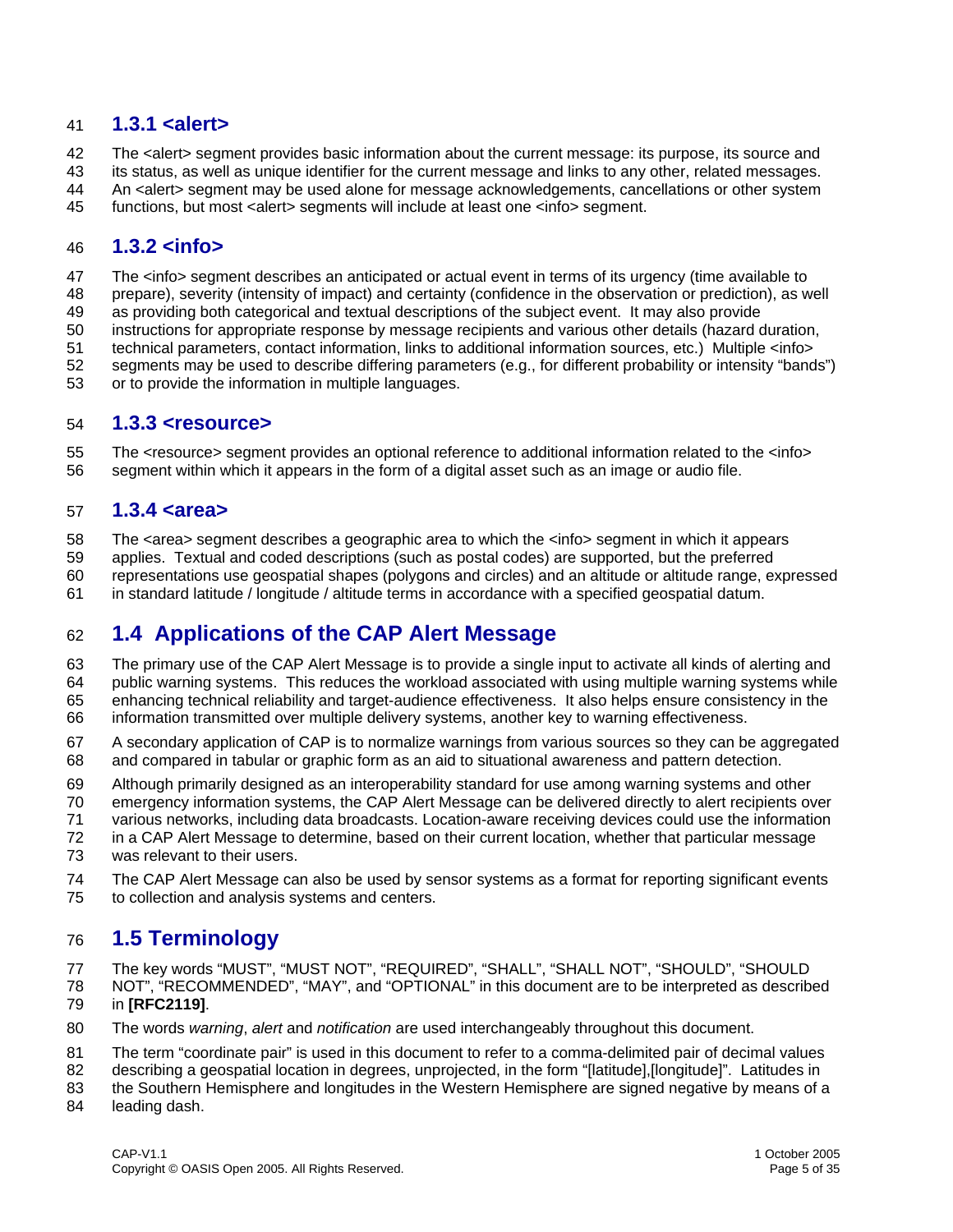#### 85 **1.6 Normative References**

| 86<br>87          | [RFC2119]    | S. Bradner, Key words for use in RFCs to Indicate Requirement Levels,<br>http://www.ietf.org/rfc/rfc2119.txt, IETF RFC 2119, March 1997.                                                     |
|-------------------|--------------|----------------------------------------------------------------------------------------------------------------------------------------------------------------------------------------------|
| 88<br>89<br>90    | [dateTime]   | N. Freed, XML Schema Part 2: Datatypes Second Edition,<br>http://www.w3.org/TR/xmlschema-2/#dateTime, W3C REC-xmlschema-2,<br>October 2004.                                                  |
| 91<br>92<br>93    | [FIPS 180-2] | National Institute for Standards and Technology, Secure Hash Standard,<br>http://csrc.nist.gov/publications/fips/fips180-2/fips180-2withchangenotice.pdf,<br>August 2002.                    |
| 94<br>95          | [namespaces] | T. Bray, Namespaces in XML, http://www.w3.org/TR/REC-xml-names/, W3C<br>REC-xml-names-19990114, January 1999.                                                                                |
| 96<br>97          | [RFC2046]    | N. Freed, Multipurpose Internet Mail Extensions (MIME) Part Two: Media Types,<br>http://www.ietf.org/rfc/rfc2046.txt, IETF RFC 2046, November 1996.                                          |
| 98<br>99          | [RFC2119]    | S. Bradner, Key words for use in RFCs to Indicate Requirement Levels,<br>http://www.ietf.org/rfc/rfc2119.txt, IETF RFC 2119, March 1997.                                                     |
| 100<br>101        | [RFC3066]    | H. Alvestrand, Tags for the Identification of Languages,<br>http://www.ietf.org/rfc/rfc3066.txt, IETF RFC 3066, January 2001.                                                                |
| 102<br>103<br>104 | [WGS 84]     | National Geospatial Intelligence Agency, Department of Defense World Geodetic<br>System 1984, http://earth-info.nga.mil/GandG/tr8350_2.html, NGA Technical<br>Report TR8350.2, January 2000. |
| 105<br>106        | [XML 1.0]    | T. Bray, Extensible Markup Language (XML) 1.0 (Third Edition),<br>http://www.w3.org/TR/REC-xml/, W3C REC-XML-20040204, February 2004.                                                        |
| 107<br>108<br>109 | [XMLSIG]     | Eastlake, D., Reagle, J. and Solo, D. (editors), XML-Signature Syntax and<br>Processing, http://www.w3.org/TR/2002/REC-xmldsig-core-20020212/, W3C<br>Recommendation, February 2002.         |
| 110<br>111<br>112 | [XMLENC]     | Eastlake, D. and Reagle, J. (editors), XML Encryption Syntax and Processing,<br>http://www.w3.org/TR/2002/REC-xmlenc-core-20021210/, W3C<br>Recommendation, December 2002.                   |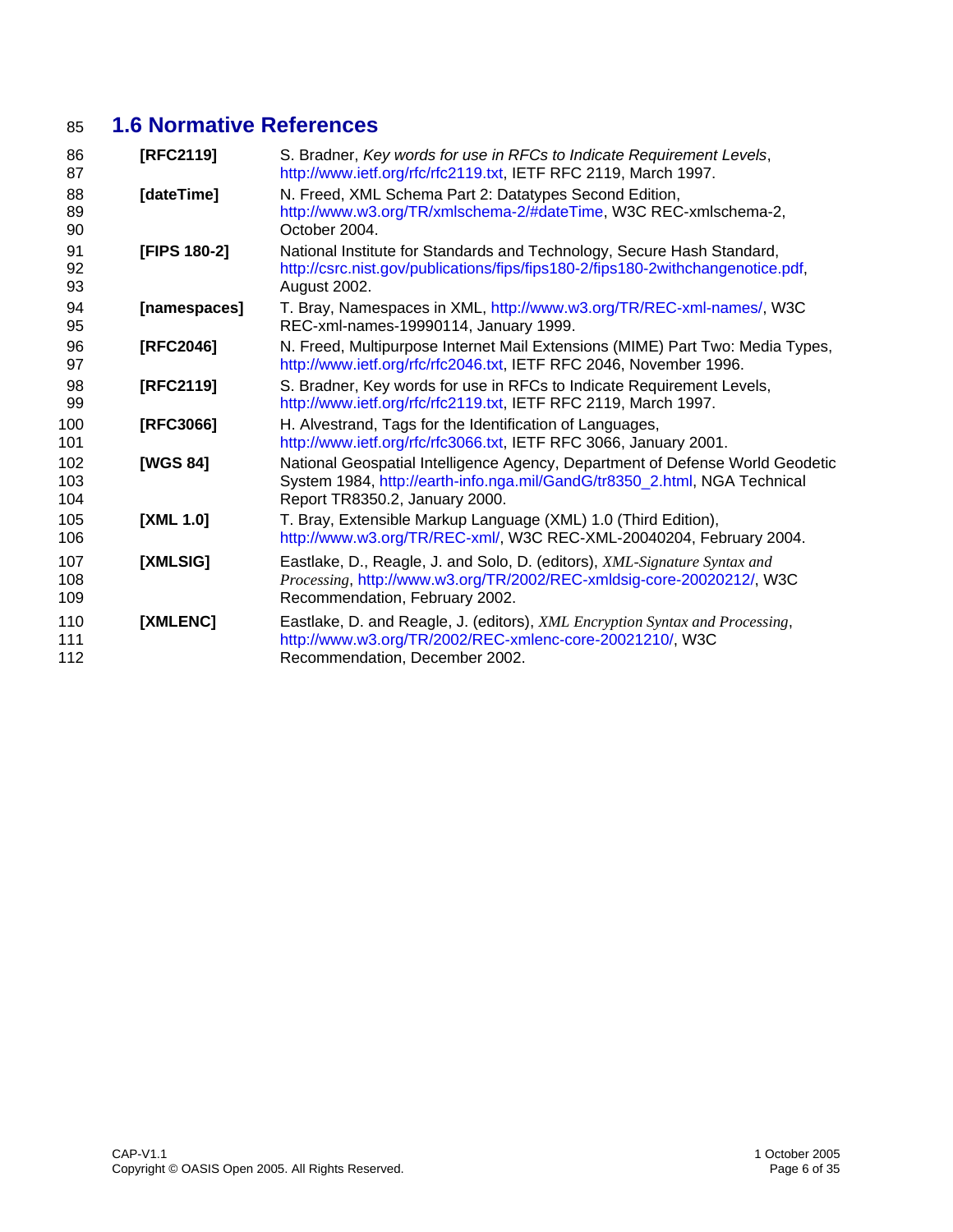## <sup>113</sup>**2 Design Principles and Concepts (non-normative)**

#### 114 **2.1 Design Philosophy**

- 115 Among the principles which guided the design of the CAP Alert Message were:
- 116 **Interoperability** First and foremost, the CAP Alert Message should provide a means for 117 interoperable exchange of alerts and notifications among all kinds of emergency information 118 systems.
- 119 **Completeness** The CAP Alert Message format should provide for all the elements of an 120 effective public warning message.
- 121 **Simple implementation** The design should not place undue burdens of complexity on 122 technical implementers.
- 123 **Simple XML and portable structure** Although the primary anticipated use of the CAP Alert 124 Message is as an XML document, the format should remain sufficiently abstract to be adaptable 125 to other coding schemes.
- 126 **Multi-use format** One message schema supports multiple message types (e.g., alert / update / 127 cancellations / acknowledgements / error messages) in various applications (actual / exercise / 128 test / system message.)
- 129 **Familiarity** The data elements and code values should be meaningful to warning originators 130 **and non-expert recipients alike.**
- 131 **Interdisciplinary and international utility** The design should allow a broad range of 132 applications in public safety and emergency management and allied applications and should be 133 applicable worldwide.

#### 134 **2.2 Requirements for Design**

- 135 Note: The following requirements were used as a basis for design and review of the CAP 136 Alert Message format. This list is non-normative and not intended to be exhaustive.
- 137 The Common Alerting Protocol SHOULD:
- 138 Provide a specification for a simple, extensible format for digital representation of warning 139 messages and notifications;
- 140 Enable integration of diverse sensor and dissemination systems;
- 141 Be usable over multiple transmission systems, including both TCP/IP-based networks and one-142 way "broadcast" channels;
- 143 Support credible end-to-end authentication and validation of all messages;
- 144 Provide a unique identifier (e.g., an ID number) for each warning message and for each message 145 originator;
- 146 Provide for multiple message types, such as:
- 147 Warnings 148 – Acknowledgements
- 149 Expirations and cancellations
- 150 Updates and amendments
- 151 Reports of results from dissemination systems
- 152 Administrative and system messages
- 153 Provide for multiple message types, such as: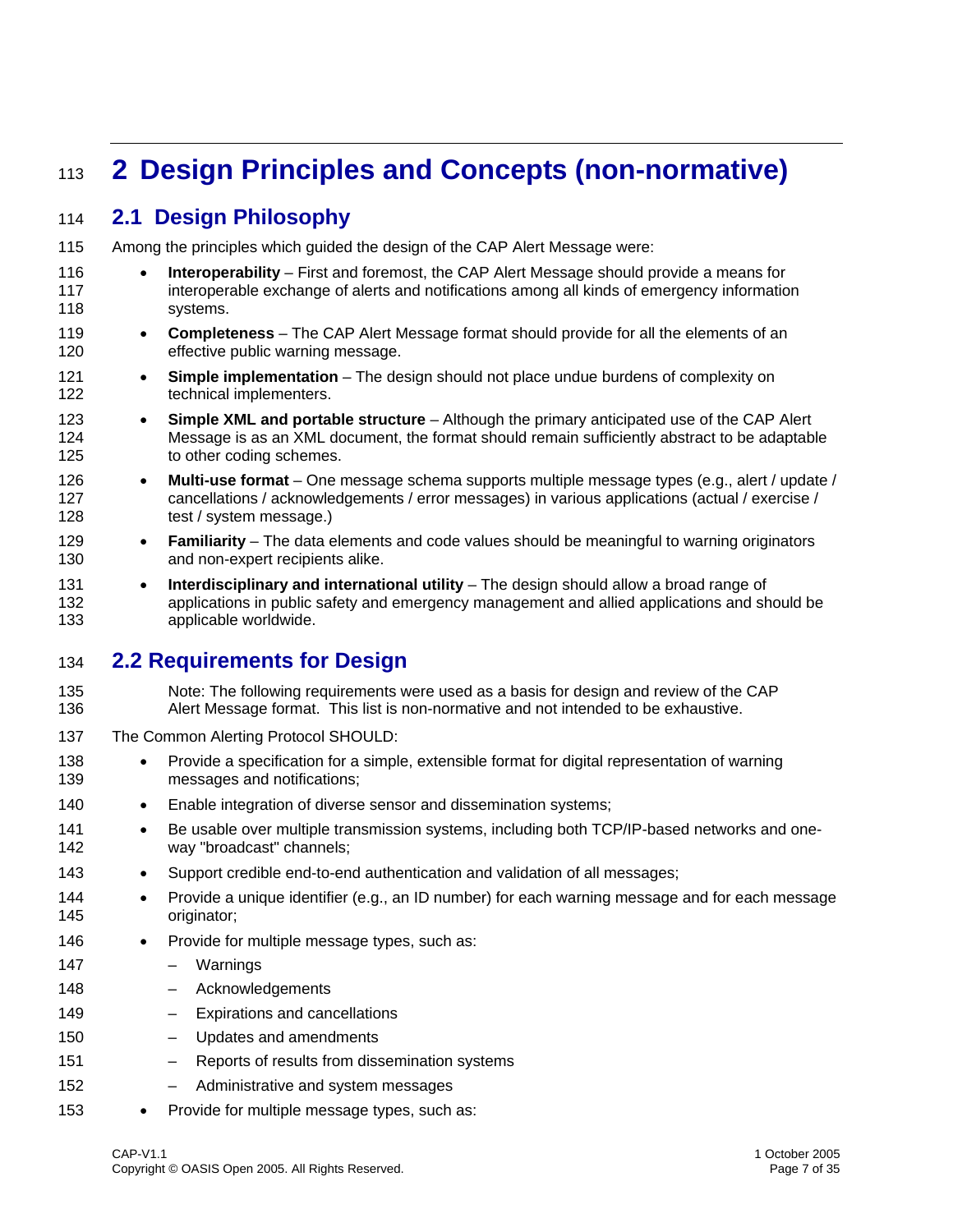| 165        |           | <b>2.3 Examples of Use Scenarios</b>                                                                                                                                  |
|------------|-----------|-----------------------------------------------------------------------------------------------------------------------------------------------------------------------|
| 163<br>164 | $\bullet$ | Provide a clear logical structure that is relevant and clearly applicable to the needs of emergency<br>response and public safety users and warning system operators. |
| 162        | $\bullet$ | Provide a clear basis for certification and further protocol evaluation and improvement; and,                                                                         |
| 161        | $\bullet$ | Be based on a program of real-world cross-platform testing and evaluation;                                                                                            |
| 160        | $\bullet$ | Use an established open-standard data representation;                                                                                                                 |
| 158<br>159 | $\bullet$ | Provide a mechanism for referencing supplemental information (e.g., digital audio or image files,<br>additional text);                                                |
| 157        |           | Level of threat severity                                                                                                                                              |
| 156        |           | Level of certainty                                                                                                                                                    |
| 155        |           | Level of urgency                                                                                                                                                      |
| 154        |           | Geographic targeting                                                                                                                                                  |

#### 165 **2.3 Examples of Use Scenarios**

166 Note: The following examples of use scenarios were used as a basis for design and 167 review of the CAP Alert Message format. These scenarios are non-normative and not 168 intended to be exhaustive or to reflect actual practices.

#### 169 **2.3.1 Manual Origination**

170 "The Incident Commander at an industrial fire with potential of a major explosion decides to issue a public 171 alert with three components: a) An evacuation of the area within half a mile of the fire; b) a shelter-in-172 place instruction for people in a polygon roughly describing a downwind dispersion 'plume' extending 173 several miles downwind and half a mile upwind from the fire; and c) a request for all media and civilian

174 aircraft to remain above 2500 feet above ground level when within a half mile radius of the fire.

175 "Using a portable computer and a web page (and a pop-up drawing tool to enter the polygon) the Incident 176 Commander issues the alert as a CAP message to a local alerting network."

#### 177 **2.3.2 Automated Origination by Autonomous Sensor System**

178 "A set of automatic tsunami warning sirens has been installed along a popular Northwest beach. A 179 wireless network of sensor devices collocated with the sirens controls their activation. When triggered,

180 each sensor generates a CAP message containing its location and the sensed data at that location that is

181 needed for the tsunami determination. Each siren activates when the combination of its own readings and

- 182 those reported at by other devices on the network indicate an immediate tsunami threat. In addition, a 183 network component assembles a summary CAP message describing the event and feeds it to regional
- 184 and national alerting networks."

#### 185 **2.3.3 Aggregation and Correlation on Real-time Map**

186 "At the State Operations Center a computerized map of the state depicts, in real time, all current and

187 recent warning activity throughout the state. All major warning systems in the state – the Emergency

188 Alert System, siren systems, telephone alerting and other systems – have been equipped to report the

- 189 details of their activation in the form of a CAP message. (Since many of them are now activated by way
- 190 of CAP messages, this is frequently just a matter of forwarding the activation message to the state
- 191 center.)
- 192 "Using this visualization tool, state officials can monitor for emerging patterns of local warning activity and
- 193 correlate it with other real time data (e.g., telephone central office traffic loads, 9-1-1 traffic volume, 194 seismic data, automatic vehicular crash notifications, etc.)."

#### 195 **2.3.4 Integrated Public Alerting**

196 "As part of an integrated warning system funded by local industry, all warning systems in a community 197 can be activated simultaneously by the issuance by authorized authority of a single CAP message.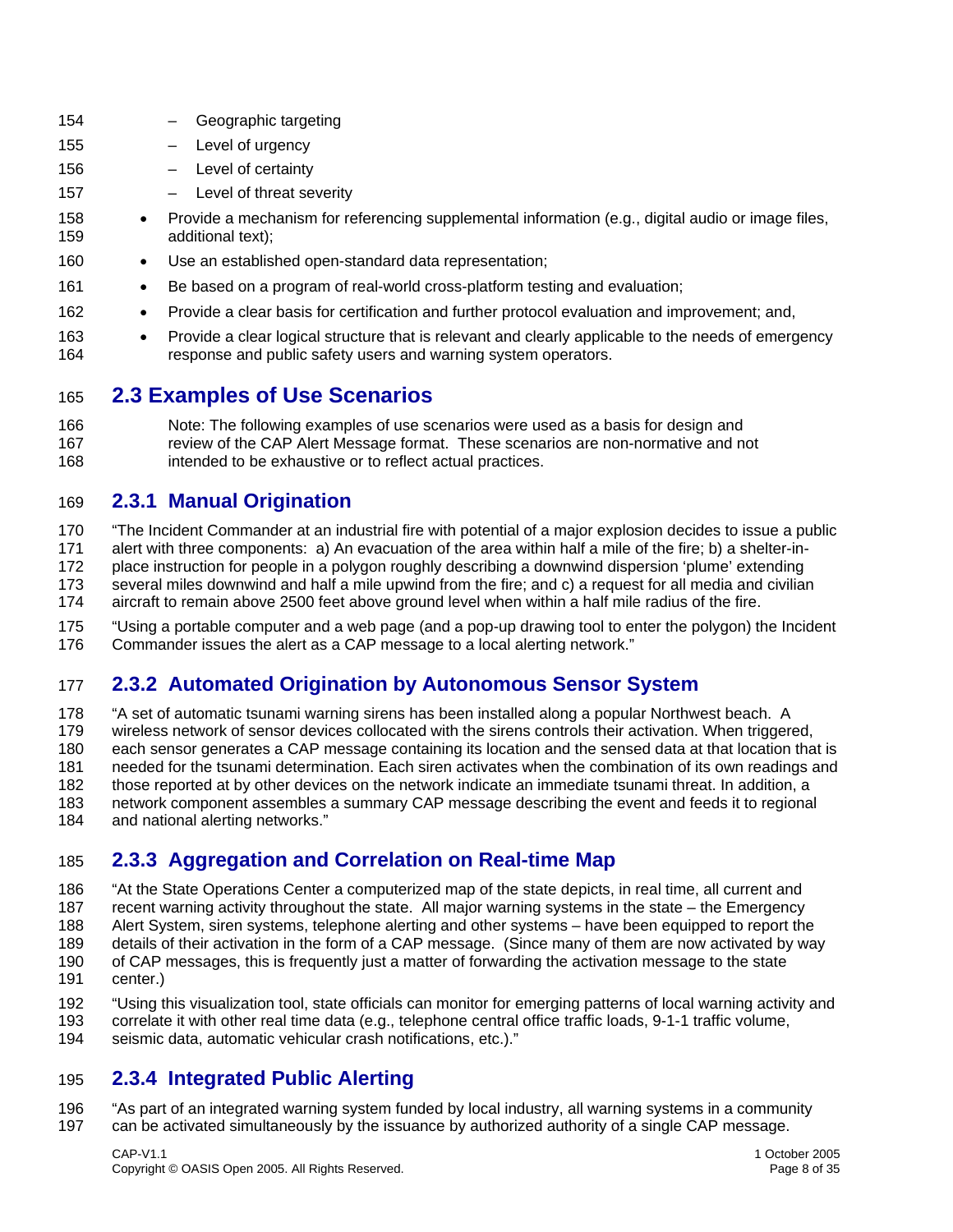- 198 "Each system converts the CAP message data into the form suitable for its technology (text captioning on
- 199 TV, synthesized voice on radio and telephone, activation of the appropriate signal on sirens, etc.).
- 200 Systems that can target their messages to particular geographic areas implement the targeting specified 201 in the CAP message with as little 'spill' as their technology permits.
- 202 "In this way, not only is the reliability and reach of the overall warning system maximized, but citizens also 203 get corroboration of the alert through multiple channels, which increases the chance of the warning being 204 acted upon."

#### 205 **2.3.5 Repudiating a False Alarm**

206 "Inadvertently the integrated alerting network has been activated with an inaccurate warning message.

207 This activation comes to officials' attention immediately through their own monitoring facilities (e.g., 2.3.3

208 above). Having determined that the alert is, in fact, inappropriate, the officials issue a cancellation

209 message that refers directly to the erroneous prior alert. Alerting systems that are still in the process of

210 delivering the alert (e.g., telephone dialing systems) stop doing so. Broadcast systems deliver the

211 cancellation message. Other systems (e.g., highway signs) simply reset to their normal state."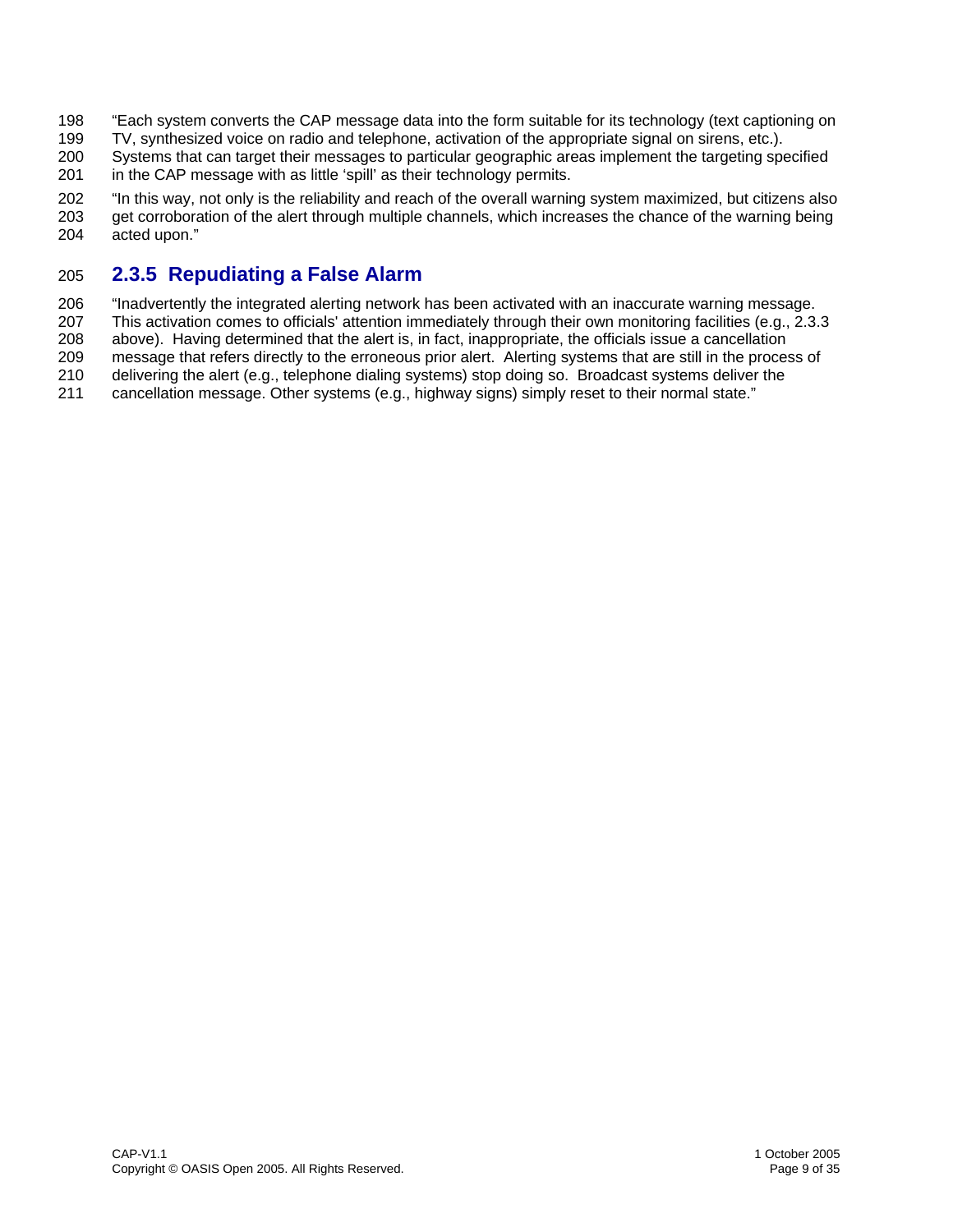## <sup>212</sup>**3 Alert Message Structure (normative)**

#### 213 **3.1 Document Object Model**

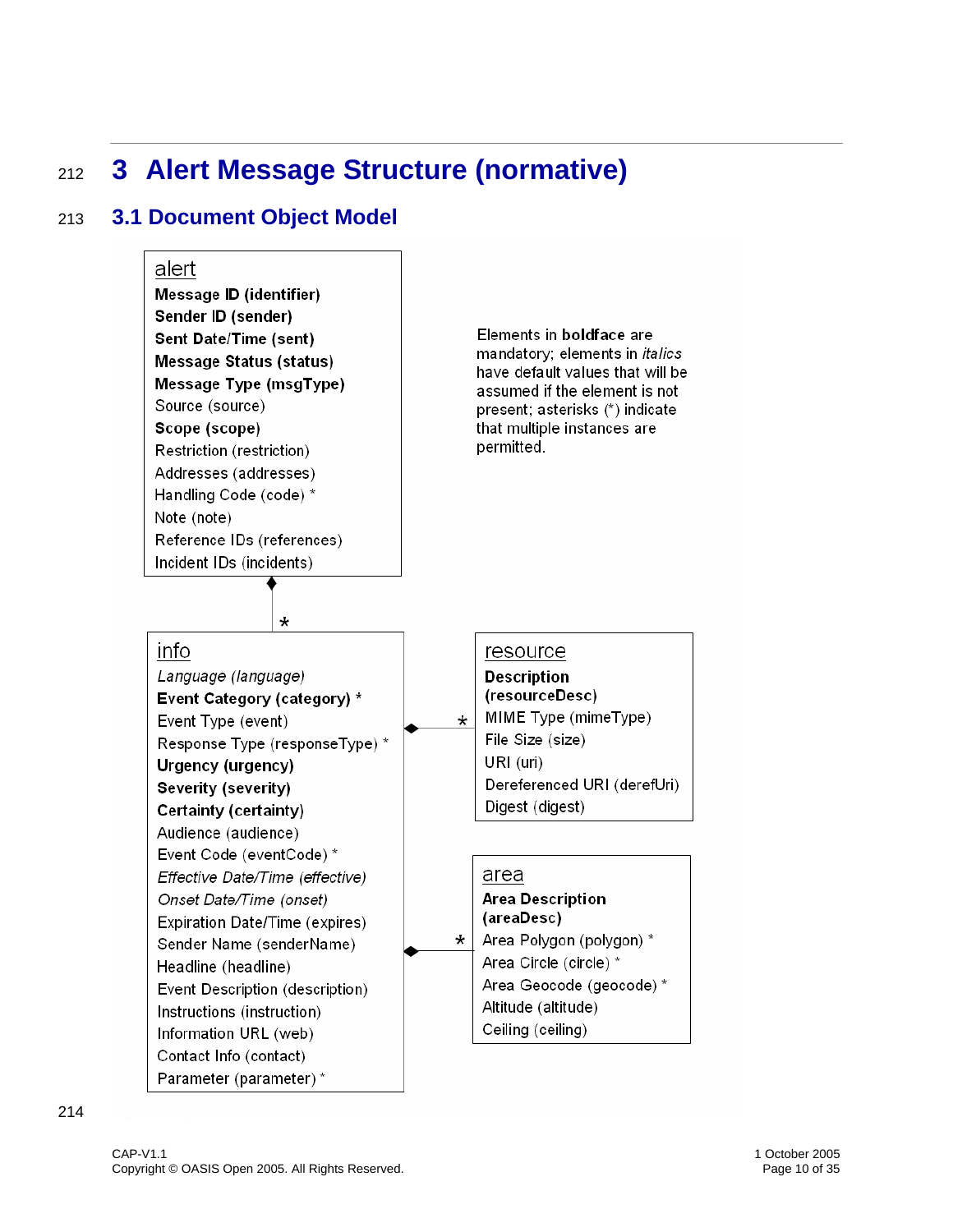#### 215 **3.2 Data Dictionary**

216 Note: Unless explicitly constrained within this Data Dictionary or the XML Schema 217 (Section 3.4), CAP elements MAY have null values. Implementers MUST check for this

- 218 condition wherever it might affect application performance.
- 219

| <b>Element</b><br><b>Name</b> | Context. Class.<br>Attribute.<br>Representation | <b>Definition and</b><br>(Optionality)                                               | <b>Notes or Value Domain</b>                                                                                                                                                                                                                                                                                                                                                        |
|-------------------------------|-------------------------------------------------|--------------------------------------------------------------------------------------|-------------------------------------------------------------------------------------------------------------------------------------------------------------------------------------------------------------------------------------------------------------------------------------------------------------------------------------------------------------------------------------|
|                               | 3.2.1 "alert" Element and Sub-elements          |                                                                                      |                                                                                                                                                                                                                                                                                                                                                                                     |
| alert                         | cap.<br>alert.<br>group                         | The container<br>for all<br>component<br>parts of the<br>alert message<br>(REQUIRED) | (1) Surrounds CAP alert message sub-<br>elements<br>(2) MUST include the xmlns attribute<br>referencing the CAP URN as the<br>namespace, e.g.:<br><cap:alert<br><math>xmlns:cap="urr:oasis:names:tc:emerge</math><br/>ncy:cap:1.1"<br/>[sub-elements]<br/><br/>(3) In addition to the specified sub-<br/>elements, MAY contain one or more<br/><info> blocks.</info></cap:alert<br> |
| identifier                    | cap.<br>alert.<br>identifier                    | The identifier<br>of the alert<br>message<br>(REQUIRED)                              | (1) A number or string uniquely identifying<br>this message, assigned by the sender<br>(2) MUST NOT include spaces, commas or<br>restricted characters $(<$ and $\&$ )                                                                                                                                                                                                              |
| sender                        | cap.<br>alert.<br>sender.<br>identifier         | The identifier<br>of the sender<br>of the alert<br>message<br>(REQUIRED)             | (1) Identifies the originator of this alert.<br>Guaranteed by assigner to be unique<br>globally; e.g., may be based on an<br>Internet domain name<br>(2) MUST NOT include spaces, commas or<br>restricted characters $(<$ and $\&$ )                                                                                                                                                |
| sent                          | cap.<br>alert.<br>sent.<br>time                 | The time and<br>date of the<br>origination of<br>the alert<br>message<br>(REQUIRED)  | (1) The date and time is represented in<br>[dateTime] format (e. g., "2002-05-<br>24T16:49:00-07:00" for 24 May 2002 at<br>16: 49 PDT).<br>(2) Alphabetic timezone designators such<br>as "Z" MUST NOT be used. The timezone<br>for UTC MUST be represented as "-00:00"<br>or "+00:00.                                                                                              |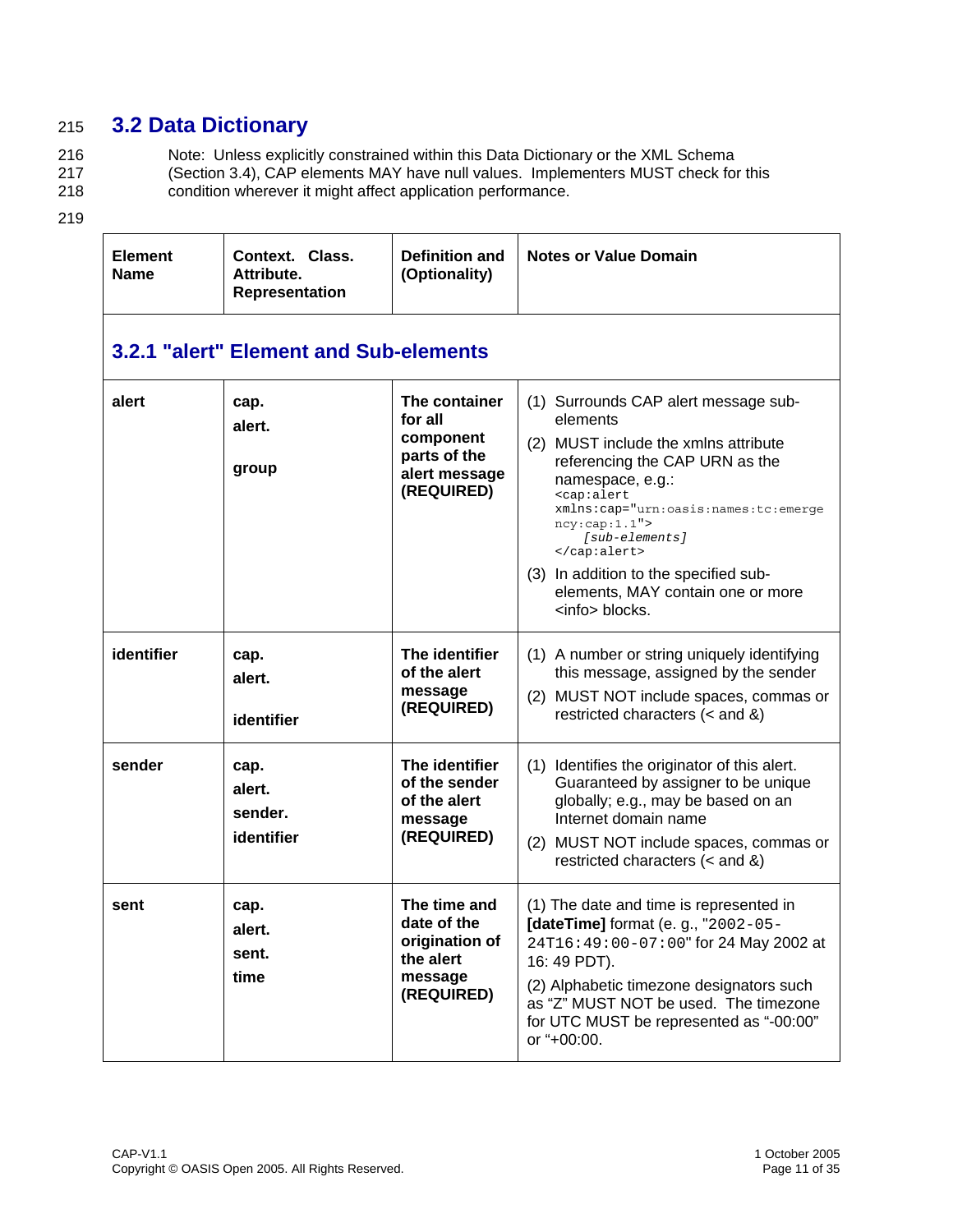| <b>Element</b><br><b>Name</b> | Context. Class.<br>Attribute.<br><b>Representation</b> | <b>Definition and</b><br>(Optionality)                                                        | <b>Notes or Value Domain</b>                                                                                                                                                                                                                                                                                                                                                                                                                                                                                                                                     |
|-------------------------------|--------------------------------------------------------|-----------------------------------------------------------------------------------------------|------------------------------------------------------------------------------------------------------------------------------------------------------------------------------------------------------------------------------------------------------------------------------------------------------------------------------------------------------------------------------------------------------------------------------------------------------------------------------------------------------------------------------------------------------------------|
| status                        | cap.<br>alert.<br>status.<br>code                      | The code<br>denoting the<br>appropriate<br>handling of<br>the alert<br>message<br>(REQUIRED)  | Code Values:<br>"Actual" - Actionable by all targeted<br>recipients<br>"Exercise"- Actionable only by designated<br>exercise participants; exercise identifier<br>should appear in <note><br/>"System" - For messages that support<br/>alert network internal functions.<br/>"Test" - Technical testing only, all<br/>recipients disregard<br/>"Draft" - A preliminary template or draft,<br/>not actionable in its current form.</note>                                                                                                                         |
| msgType                       | cap.<br>alert.<br>type.<br>code                        | The code<br>denoting the<br>nature of the<br>alert message<br>(REQUIRED)                      | Code Values:<br>"Alert" - Initial information requiring<br>attention by targeted recipients<br>"Update" - Updates and supercedes the<br>earlier message(s) identified in<br><references><br/>"Cancel" - Cancels the earlier message(s)<br/>identified in <references><br/>"Ack" - Acknowledges receipt and<br/>acceptance of the message(s)) identified<br/>in <references><br/>"Error" indicates rejection of the<br/>message(s) identified in <references>;<br/>explanation SHOULD appear in <note></note></references></references></references></references> |
| source                        | cap.<br>alert.<br>source.<br>identifier                | The text<br>identifying the<br>source of the<br>alert message<br>(OPTIONAL)                   | The particular source of this alert; e.g., an<br>operator or a specific device.                                                                                                                                                                                                                                                                                                                                                                                                                                                                                  |
| scope                         | cap.<br>alert.<br>scope.<br>code                       | The code<br>denoting the<br>intended<br>distribution of<br>the alert<br>message<br>(REQUIRED) | Code Values:<br>"Public" - For general dissemination to<br>unrestricted audiences<br>"Restricted" - For dissemination only to<br>users with a known operational<br>requirement (see <restriction>, below)<br/>"Private" - For dissemination only to<br/>specified addresses (see <address>,<br/>below)</address></restriction>                                                                                                                                                                                                                                   |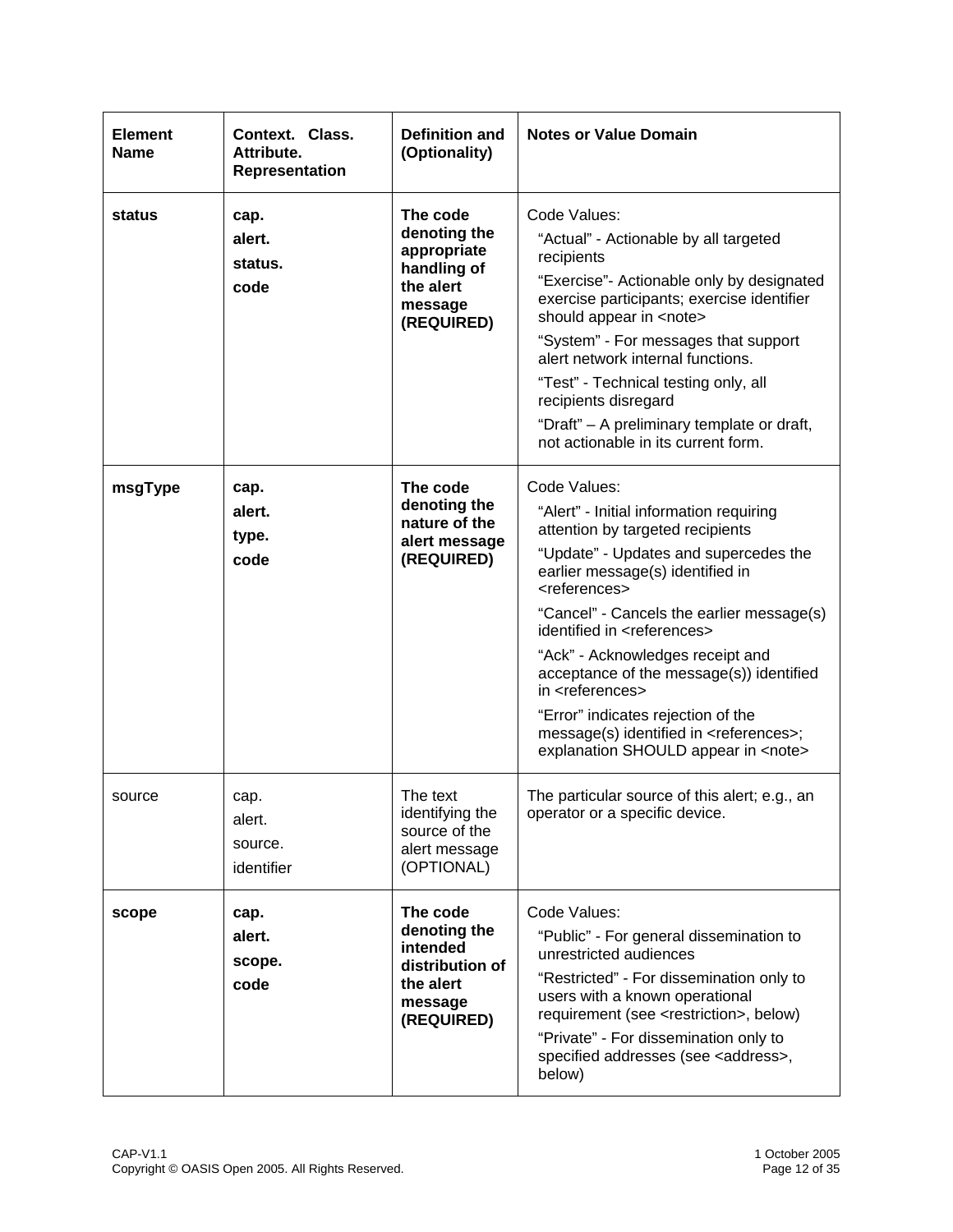| <b>Element</b><br><b>Name</b> | Context. Class.<br>Attribute.<br>Representation | <b>Definition and</b><br>(Optionality)                                                                                 | <b>Notes or Value Domain</b>                                                                                                                                                                                                                                             |
|-------------------------------|-------------------------------------------------|------------------------------------------------------------------------------------------------------------------------|--------------------------------------------------------------------------------------------------------------------------------------------------------------------------------------------------------------------------------------------------------------------------|
| restriction                   | cap.<br>alert.<br>restriction.<br>text          | The text<br>describing the<br>rule for limiting<br>distribution of<br>the restricted<br>alert message<br>(conditional) | Used when <scope> value is "Restricted"</scope>                                                                                                                                                                                                                          |
| addresses                     | cap.<br>alert.<br>addresses.<br>group           | The group<br>listing of<br>intended<br>recipients of<br>the private alert<br>message<br>(conditional)                  | (1) Used when <scope> value is "Private"<br/>(2) Each recipient SHALL be identified by<br/>an identifier or an address<br/>(3) Multiple space-delimited addresses<br/>MAY be included. Addresses including<br/>whitespace MUST be enclosed in<br/>double-quotes.</scope> |
| code                          | cap.<br>alert.<br>code                          | The code<br>denoting the<br>special<br>handling of the<br>alert message<br>(OPTIONAL)                                  | (1) Any user-defined flag or special code<br>used to flag the alert message for<br>special handling.<br>Multiple instances MAY occur within a<br>(2)<br>single <info> block.</info>                                                                                      |
| note                          | cap.<br>alert.<br>note.<br>text                 | The text<br>describing the<br>purpose or<br>significance of<br>the alert<br>message<br>(OPTIONAL)                      | The message note is primarily intended for<br>use with Cancel and Error alert message<br>types.                                                                                                                                                                          |
| references                    | cap.<br>alert.<br>references.<br>group          | The group<br>listing<br>identifying<br>earlier<br>message(s)<br>referenced by<br>the alert<br>message<br>(OPTIONAL)    | (1) The extended message identifier(s) (in<br>the form sender, identifier, sent) of an<br>earlier CAP message or messages<br>referenced by this one.<br>If multiple messages are referenced,<br>(2)<br>they SHALL be separated by<br>whitespace.                         |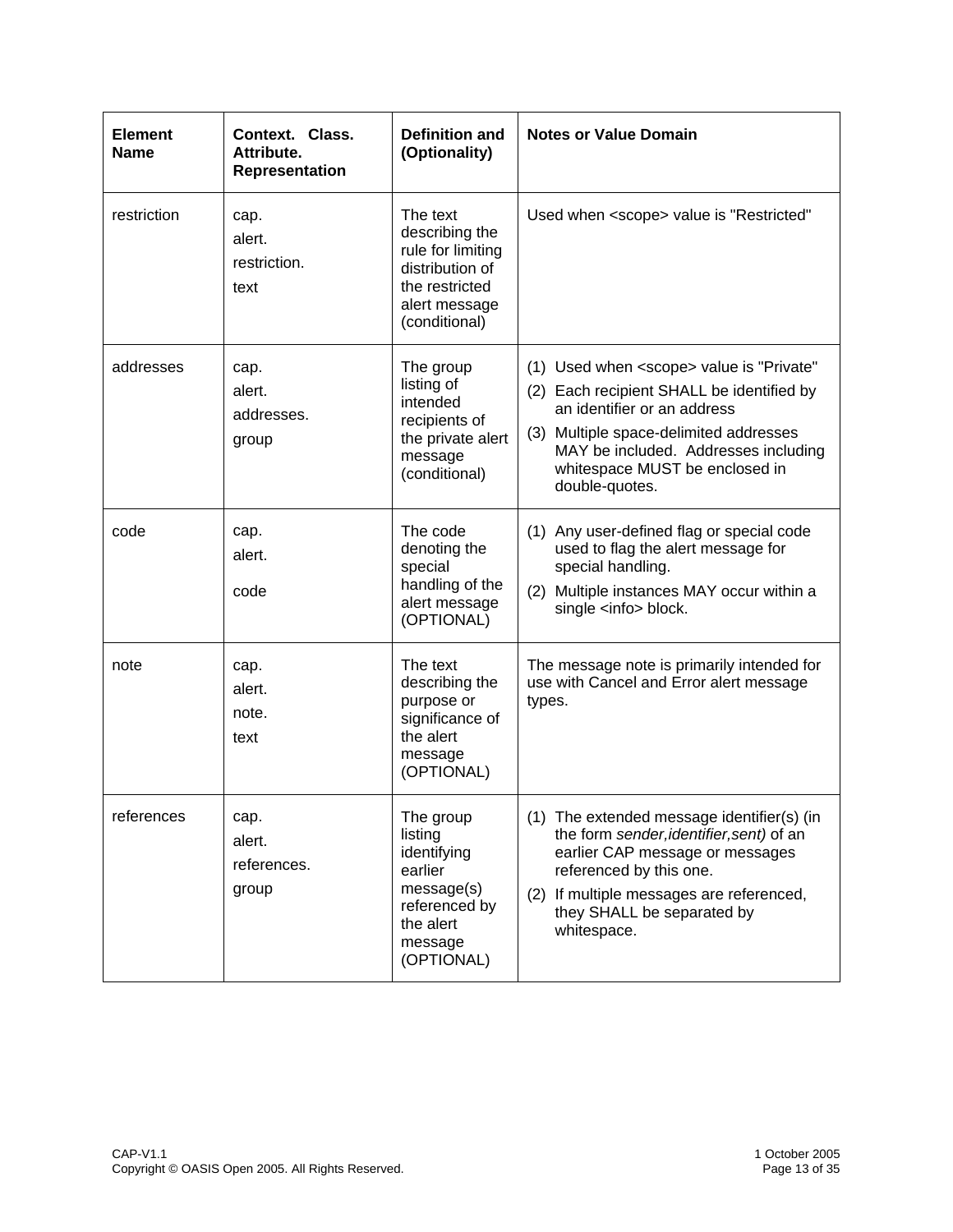| <b>Element</b><br><b>Name</b> | Context. Class.<br>Attribute.<br><b>Representation</b> | <b>Definition and</b><br>(Optionality)                                                                             | <b>Notes or Value Domain</b>                                                                                                                                                                                                                                                                                                                                                                                                                                                                                                                              |
|-------------------------------|--------------------------------------------------------|--------------------------------------------------------------------------------------------------------------------|-----------------------------------------------------------------------------------------------------------------------------------------------------------------------------------------------------------------------------------------------------------------------------------------------------------------------------------------------------------------------------------------------------------------------------------------------------------------------------------------------------------------------------------------------------------|
| incidents                     | cap.<br>alert.<br>incidents.<br>group                  | The group<br>listing naming<br>the referent<br>incident(s) of<br>the alert<br>message<br>(OPTIONAL)                | (1) Used to collate multiple messages<br>referring to different aspects of the<br>same incident<br>(2) If multiple incident identifiers are<br>referenced, they SHALL be separated<br>by whitespace. Incident names<br>including whitespace SHALL be<br>surrounded by double-quotes                                                                                                                                                                                                                                                                       |
|                               | 3.2.2 "info" Element and Sub-elements                  |                                                                                                                    |                                                                                                                                                                                                                                                                                                                                                                                                                                                                                                                                                           |
| info                          | cap.<br>alertinfo.<br>info.<br>group                   | The container<br>for all<br>component<br>parts of the info<br>sub-element of<br>the alert<br>message<br>(OPTIONAL) | (1) Multiple occurrences are permitted<br>within a single <alert>. If targeting of<br/>multiple "info" blocks in the same<br/>language overlaps, information in later<br/>blocks may expand but may not<br/>override the corresponding values in<br/>earlier ones. Each set of "info" blocks<br/>containing the same language identifier<br/>SHALL be treated as a separate<br/>sequence.<br/>(2) In addition to the specified sub-<br/>elements, MAY contain one or more<br/><resource> blocks and/or one or more<br/><area/> blocks.</resource></alert> |
| language                      | cap.<br>alertinfo.<br>language.<br>code                | The code<br>denoting the<br>language of the<br>info sub-<br>element of the<br>alert message<br>(OPTIONAL)          | (1) Code Values: Natural language<br>identifier per [RFC 3066].<br>(2) If not present, an implicit default value<br>of "en-US" SHALL be assumed.<br>(3) A null value in this element SHALL be<br>considered equivalent to "en-US."                                                                                                                                                                                                                                                                                                                        |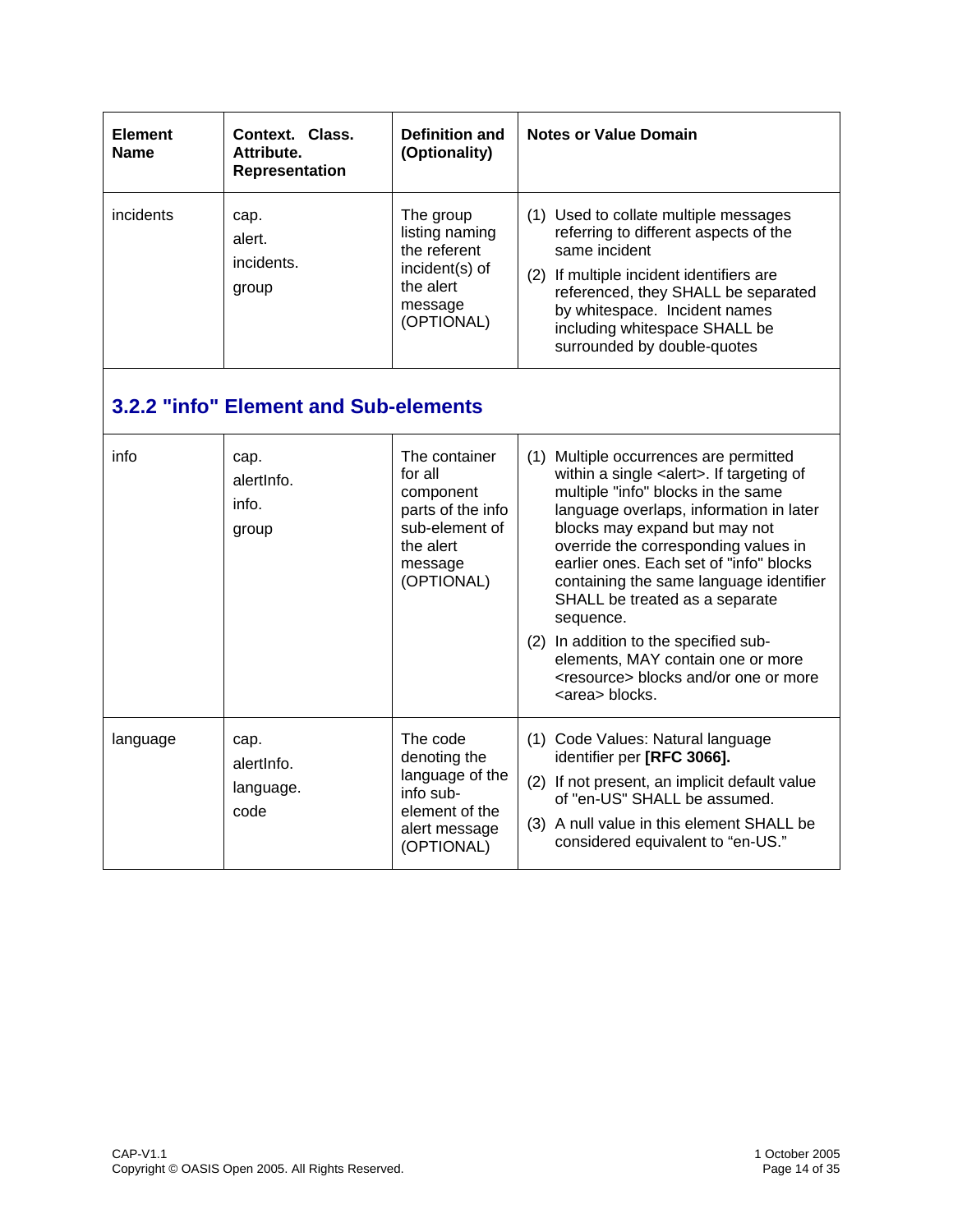| <b>Element</b><br>Name | Context. Class.<br>Attribute.<br><b>Representation</b> | <b>Definition and</b><br>(Optionality)                                                                | <b>Notes or Value Domain</b>                                                                                                                                                                                                                                                                                                                                                                                                                                                                                                                                                                                                                                                                                                                             |
|------------------------|--------------------------------------------------------|-------------------------------------------------------------------------------------------------------|----------------------------------------------------------------------------------------------------------------------------------------------------------------------------------------------------------------------------------------------------------------------------------------------------------------------------------------------------------------------------------------------------------------------------------------------------------------------------------------------------------------------------------------------------------------------------------------------------------------------------------------------------------------------------------------------------------------------------------------------------------|
| category               | cap.<br>alertinfo.<br>category.<br>code                | The code<br>denoting the<br>category of<br>the subject<br>event of the<br>alert message<br>(REQUIRED) | (1) Code Values:<br>"Geo" - Geophysical (inc. landslide)<br>"Met" - Meteorological (inc. flood)<br>"Safety" - General emergency and public<br>safety<br>"Security" - Law enforcement, military,<br>homeland and local/private security<br>"Rescue" - Rescue and recovery<br>"Fire" - Fire suppression and rescue<br>"Health" - Medical and public health<br>"Env" - Pollution and other environmental<br>"Transport" - Public and private<br>transportation<br>"Infra" - Utility, telecommunication, other<br>non-transport infrastructure<br>"CBRNE" - Chemical, Biological,<br>Radiological, Nuclear or High-Yield<br>Explosive threat or attack<br>"Other" - Other events<br>(2) Multiple instances MAY occur within a<br>single <info> block.</info> |
| event                  | cap.<br>alertinfo.<br>event.<br>text                   | The text<br>denoting the<br>type of the<br>subject event<br>of the alert<br>message<br>(REQUIRED)     |                                                                                                                                                                                                                                                                                                                                                                                                                                                                                                                                                                                                                                                                                                                                                          |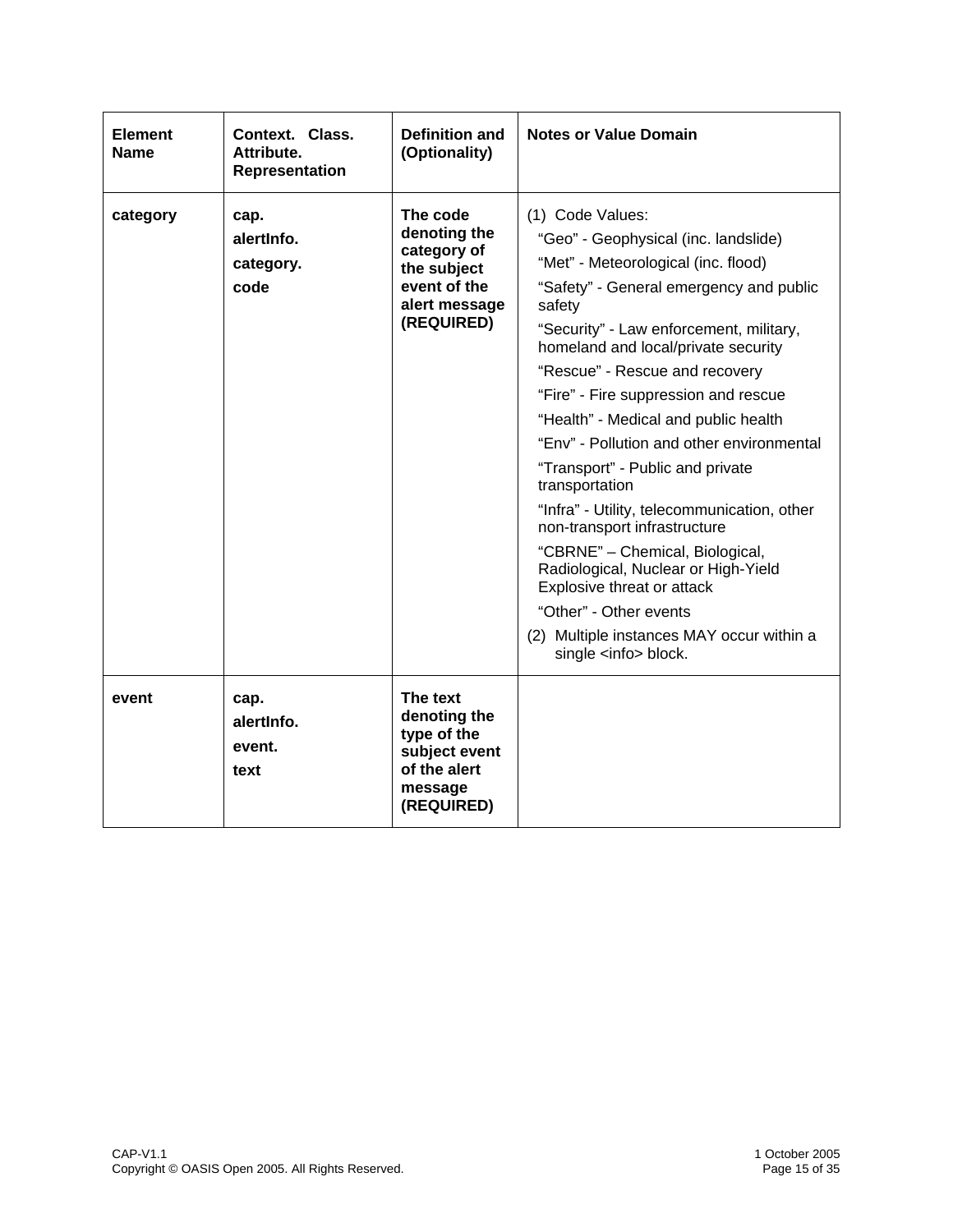| <b>Element</b><br><b>Name</b> | Context. Class.<br>Attribute.<br>Representation | <b>Definition and</b><br>(Optionality)                                                                 | <b>Notes or Value Domain</b>                                                                                                                                                                                                                                                                                                                                                                                                                                                                                                                                                                                                                                                                      |
|-------------------------------|-------------------------------------------------|--------------------------------------------------------------------------------------------------------|---------------------------------------------------------------------------------------------------------------------------------------------------------------------------------------------------------------------------------------------------------------------------------------------------------------------------------------------------------------------------------------------------------------------------------------------------------------------------------------------------------------------------------------------------------------------------------------------------------------------------------------------------------------------------------------------------|
| responseType                  | cap.<br>alertinfo.<br>responseType.<br>code     | The code<br>denoting the<br>type of action<br>recommended<br>for the target<br>audience.<br>(OPTIONAL) | (1) Code Values:<br>"Shelter" – Take shelter in place or per<br><instruction><br/>"Evacuate" – Relocate as instructed in the<br/><instruction><br/>"Prepare" - Make preparations per the<br/><instruction><br/>"Execute" – Execute a pre-planned activity<br/>identified in <instruction><br/>"Monitor" - Attend to information sources<br/>as described in <instruction><br/>"Assess" - Evaluate the information in this<br/>message. (This value SHOULD NOT be<br/>used in public warning applications.)<br/>"None" – No action recommended<br/>(2) Multiple instances MAY occur within a<br/>single <info> block.</info></instruction></instruction></instruction></instruction></instruction> |
| urgency                       | cap.<br>alertinfo.<br>urgency.<br>code          | The code<br>denoting the<br>urgency of the<br>subject event<br>of the alert<br>message<br>(REQUIRED)   | (1) The "urgency", "severity", and "certainty"<br>elements collectively distinguish less<br>emphatic from more emphatic messages.<br>(2) Code Values:<br>"Immediate" - Responsive action<br>SHOULD be taken immediately<br>"Expected" - Responsive action SHOULD<br>be taken soon (within next hour)<br>"Future" - Responsive action SHOULD be<br>taken in the near future<br>"Past" - Responsive action is no longer<br>required<br>"Unknown" - Urgency not known                                                                                                                                                                                                                                |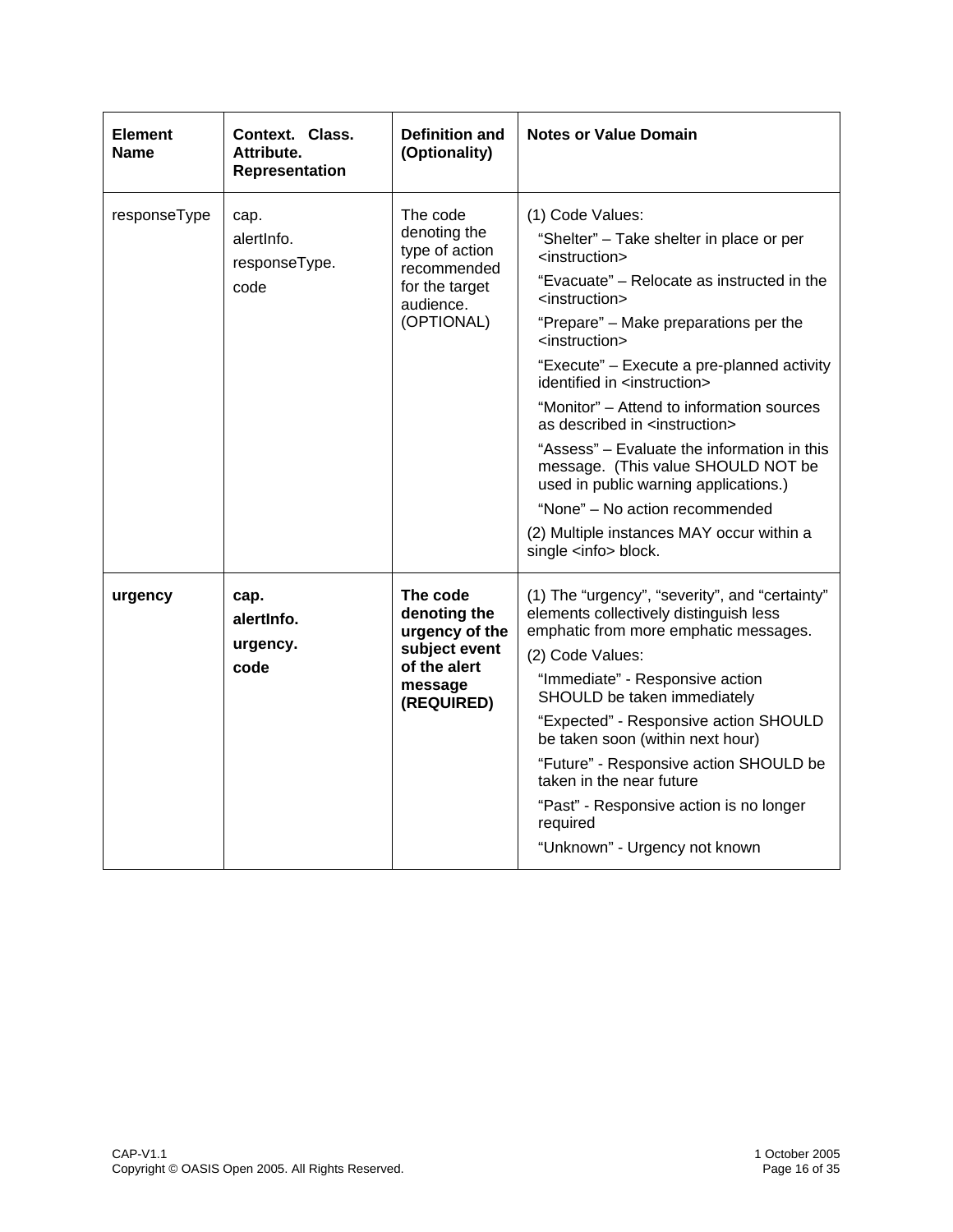| <b>Element</b><br>Name | <b>Context. Class.</b><br>Attribute.<br>Representation | <b>Definition and</b><br>(Optionality)                                                                 | <b>Notes or Value Domain</b>                                                                                                                                                                                                                                                                                                                                                                                                                                                                                                                                |
|------------------------|--------------------------------------------------------|--------------------------------------------------------------------------------------------------------|-------------------------------------------------------------------------------------------------------------------------------------------------------------------------------------------------------------------------------------------------------------------------------------------------------------------------------------------------------------------------------------------------------------------------------------------------------------------------------------------------------------------------------------------------------------|
| severity               | cap.<br>alertInfo.<br>severity.<br>code                | The code<br>denoting the<br>severity of the<br>subject event<br>of the alert<br>message<br>(REQUIRED)  | (1) The "urgency", "severity", and "certainty"<br>elements collectively distinguish less<br>emphatic from more emphatic messages.<br>(2) Code Values:<br>"Extreme" - Extraordinary threat to life or<br>property<br>"Severe" - Significant threat to life or<br>property<br>"Moderate" - Possible threat to life or<br>property<br>"Minor" - Minimal threat to life or property<br>"Unknown" - Severity unknown                                                                                                                                             |
| certainty              | cap.<br>alertinfo.<br>certainty.<br>code               | The code<br>denoting the<br>certainty of<br>the subject<br>event of the<br>alert message<br>(REQUIRED) | (1) The "urgency", "severity", and "certainty"<br>elements collectively distinguish less<br>emphatic from more emphatic messages.<br>(2) Code Values:<br>"Observed" - Determined to have<br>occurred or to be ongoing.<br>"Likely" - Likely ( $p > -50\%$ )<br>"Possible" - Possible but not likely ( $p \leq$<br>$-50\%$<br>"Unlikely" - Not expected to occur ( $p \sim 0$ )<br>"Unknown" - Certainty unknown<br>(3) For backward compatibility with CAP<br>1.0, the deprecated value of "Very Likely"<br>SHOULD be treated as equivalent to<br>"Likely." |
| audience               | cap.<br>alertInfo.<br>audience.<br>text                | The text<br>describing the<br>intended<br>audience of the<br>alert message<br>(OPTIONAL)               |                                                                                                                                                                                                                                                                                                                                                                                                                                                                                                                                                             |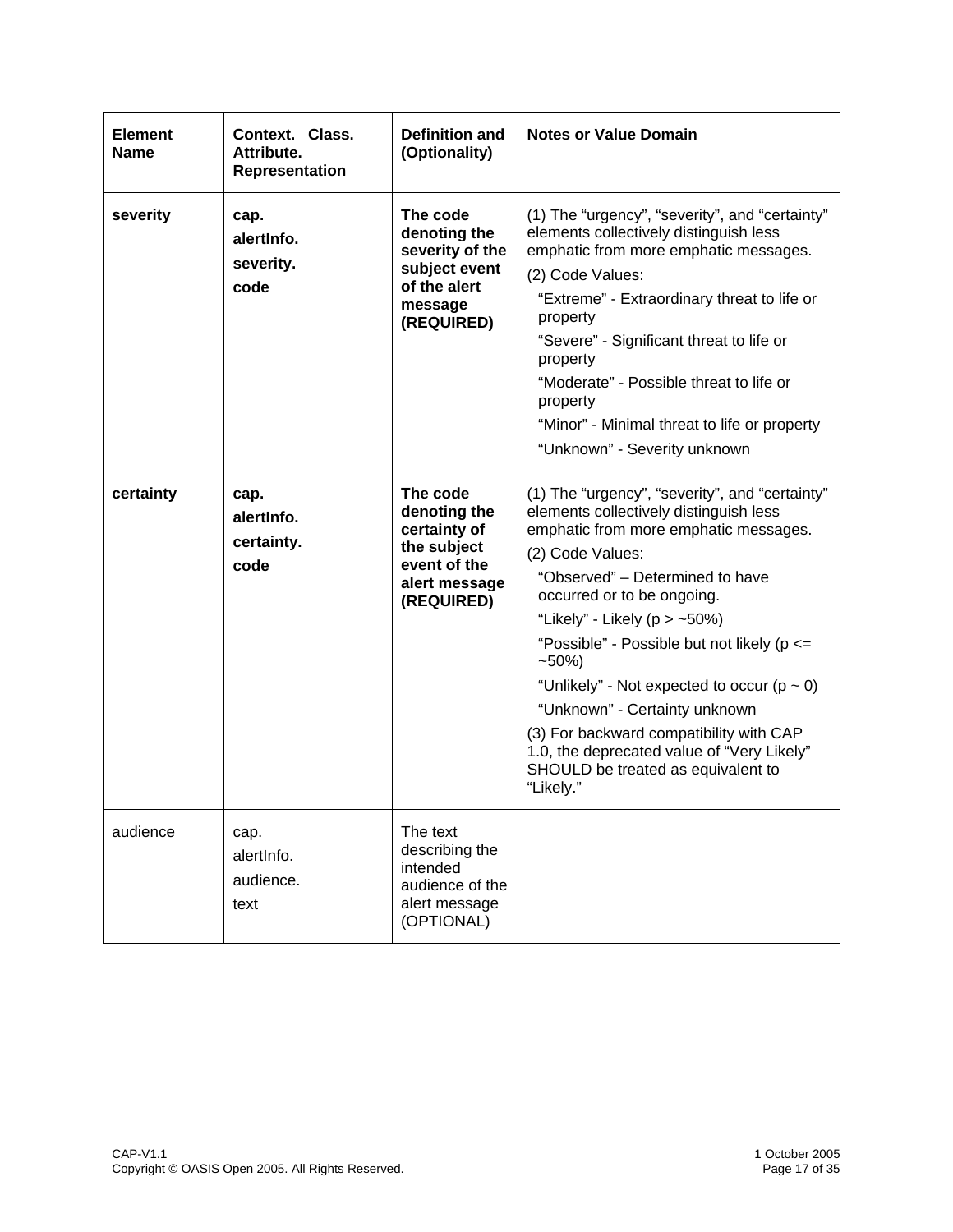| <b>Element</b><br><b>Name</b> | Context. Class.<br>Attribute.<br>Representation | <b>Definition and</b><br>(Optionality)                                                                    | <b>Notes or Value Domain</b>                                                                                                                                                                                                                                                                                                                                                                                                                                                                                                                                                                                                                        |
|-------------------------------|-------------------------------------------------|-----------------------------------------------------------------------------------------------------------|-----------------------------------------------------------------------------------------------------------------------------------------------------------------------------------------------------------------------------------------------------------------------------------------------------------------------------------------------------------------------------------------------------------------------------------------------------------------------------------------------------------------------------------------------------------------------------------------------------------------------------------------------------|
| eventCode                     | cap.<br>alertInfo.<br>event.<br>code            | A system-<br>specific code<br>identifying the<br>event type of<br>the alert<br>message<br>(OPTIONAL)      | (1) Any system-specific code for event<br>typing, in the form:<br><eventcode><br/><valuename>valueName</valuename><br/><value>value</value><br/></eventcode><br>where the content of "valueName" is a user-<br>assigned string designating the domain of<br>the code, and the content of "value" is a<br>string (which may represent a number)<br>denoting the value itself (e.g., valueName<br>="SAME" and value="CEM").<br>(2) Values of "valueName" that are<br>acronyms SHOULD be represented in all<br>capital letters without periods (e.g., SAME,<br>FIPS, ZIP).<br>(3) Multiple instances MAY occur within a<br>single <info> block.</info> |
| effective                     | cap.<br>alertInfo.<br>effective.<br>time        | The effective<br>time of the<br>information of<br>the alert<br>message<br>(OPTIONAL)                      | (1) The date and time is represented in<br>[dateTime] format (e. g., "2002-05-<br>24T16:49:00-07:00" for 24 May 2002 at<br>16: 49 PDT).<br>(2) Alphabetic timezone designators such<br>as "Z" MUST NOT be used. The timezone<br>for UTC MUST be represented as "-00:00"<br>or "+00:00.<br>(3) If this item is not included, the effective<br>time SHALL be assumed to be the same as<br>in <sent>.</sent>                                                                                                                                                                                                                                           |
| onset                         | cap.<br>alertInfo.<br>onset.<br>time            | The expected<br>time of the<br>beginning of<br>the subject<br>event of the<br>alert message<br>(OPTIONAL) | (1) The date and time is represented in<br>[dateTime] format (e. g., "2002-05-<br>24T16:49:00-07:00" for 24 May 2002 at<br>16: 49 PDT).<br>(2) Alphabetic timezone designators such<br>as "Z" MUST NOT be used. The timezone<br>for UTC MUST be represented as "-00:00"<br>or "+00:00.                                                                                                                                                                                                                                                                                                                                                              |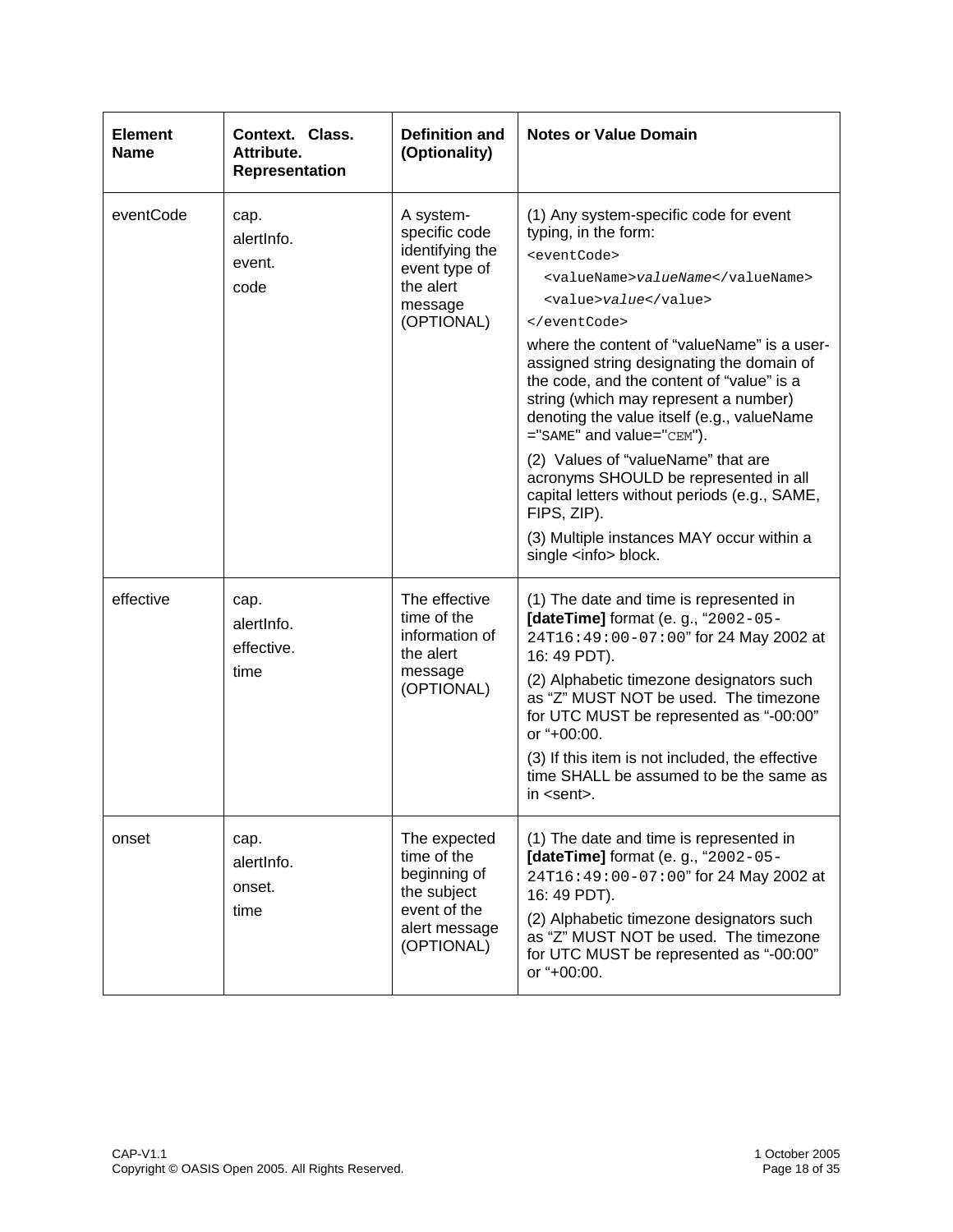| <b>Element</b><br><b>Name</b> | Context. Class.<br>Attribute.<br>Representation | <b>Definition and</b><br>(Optionality)                                                                                       | <b>Notes or Value Domain</b>                                                                                                                                                                                                                                                                                                                                                                                                 |
|-------------------------------|-------------------------------------------------|------------------------------------------------------------------------------------------------------------------------------|------------------------------------------------------------------------------------------------------------------------------------------------------------------------------------------------------------------------------------------------------------------------------------------------------------------------------------------------------------------------------------------------------------------------------|
| expires                       | cap.<br>alertInfo.<br>expires.<br>time          | The expiry time<br>of the<br>information of<br>the alert<br>message<br>(OPTIONAL)                                            | (1) The date and time is represented in<br>[dateTime] format (e. g., "2002-05-<br>24T16:49:00-07:00" for 24 May 2002 at<br>16:49 PDT).<br>(2) Alphabetic timezone designators such<br>as "Z" MUST NOT be used. The timezone<br>for UTC MUST be represented as "-00:00"<br>or "+00:00.<br>(3) If this item is not provided, each<br>recipient is free to set its own policy as to<br>when the message is no longer in effect. |
| senderName                    | cap.<br>alertinfo.<br>sender.<br>name           | The text<br>naming the<br>originator of the<br>alert message<br>(OPTIONAL)                                                   | The human-readable name of the agency or<br>authority issuing this alert.                                                                                                                                                                                                                                                                                                                                                    |
| headline                      | cap.<br>alertInfo.<br>headline.<br>text         | The text<br>headline of the<br>alert message<br>(OPTIONAL)                                                                   | A brief human-readable headline. Note that<br>some displays (for example, short<br>messaging service devices) may only<br>present this headline; it SHOULD be made<br>as direct and actionable as possible while<br>remaining short. 160 characters MAY be a<br>useful target limit for headline length.                                                                                                                     |
| description                   | cap.<br>alertInfo.<br>description.<br>text      | The text<br>describing the<br>subject event<br>of the alert<br>message<br>(OPTIONAL)                                         | An extended human readable description of<br>the hazard or event that occasioned this<br>message.                                                                                                                                                                                                                                                                                                                            |
| instruction                   | cap.<br>alertinfo.<br>instruction.<br>text      | The text<br>describing the<br>recommended<br>action to be<br>taken by<br>recipients of<br>the alert<br>message<br>(OPTIONAL) | An extended human readable instruction to<br>targeted recipients. (If different instructions<br>are intended for different recipients, they<br>should be represented by use of multiple<br><info> blocks.)</info>                                                                                                                                                                                                            |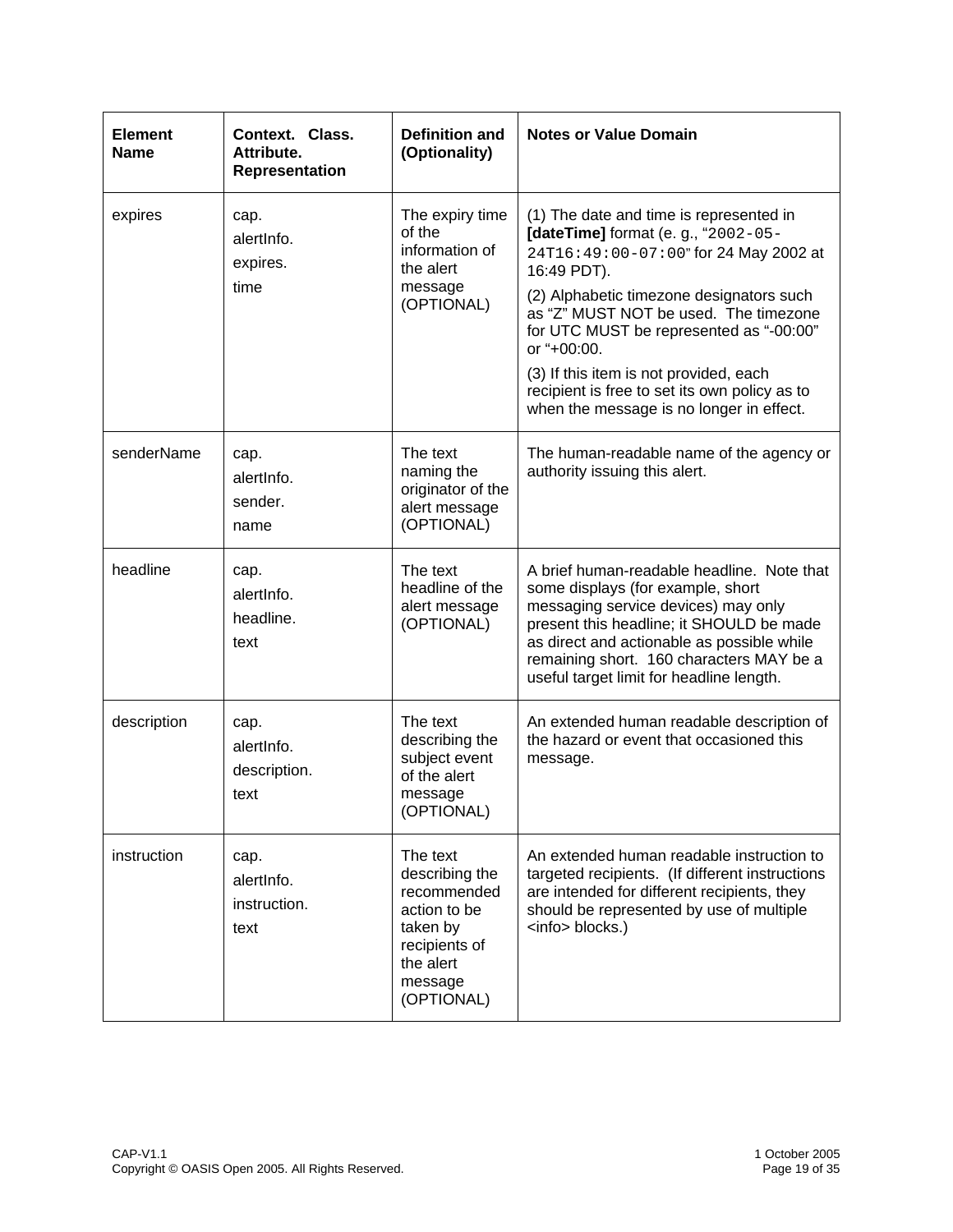| <b>Element</b><br><b>Name</b> | Context. Class.<br>Attribute.<br>Representation | Definition and<br>(Optionality)                                                                                           | <b>Notes or Value Domain</b>                                                                                                                                                                                                                                                                                                                                                                                                                                                                                                                                                                                                          |
|-------------------------------|-------------------------------------------------|---------------------------------------------------------------------------------------------------------------------------|---------------------------------------------------------------------------------------------------------------------------------------------------------------------------------------------------------------------------------------------------------------------------------------------------------------------------------------------------------------------------------------------------------------------------------------------------------------------------------------------------------------------------------------------------------------------------------------------------------------------------------------|
| web                           | cap<br>alertinfo.<br>information.<br>identifier | The identifier of<br>the hyperlink<br>associating<br>additional<br>information<br>with the alert<br>message<br>(OPTIONAL) | A full, absolute URI for an HTML page or<br>other text resource with additional or<br>reference information regarding this alert                                                                                                                                                                                                                                                                                                                                                                                                                                                                                                      |
| contact                       | cap.<br>alertinfo.<br>contact.<br>text          | The text<br>describing the<br>contact for<br>follow-up and<br>confirmation of<br>the alert<br>message<br>(OPTIONAL)       |                                                                                                                                                                                                                                                                                                                                                                                                                                                                                                                                                                                                                                       |
| parameter                     | cap.<br>alertinfo.<br>parameter.<br>group       | A system-<br>specific<br>additional<br>parameter<br>associated with<br>the alert<br>message<br>(OPTIONAL)                 | (1) Any system-specific datum, in the form:<br><parameter><br/><valuename>valueName</valuename><br/><value>value</value><br/></parameter><br>where the content of "valueName" is a<br>user-assigned string designating the<br>domain of the code, and the content of<br>"value" is a string (which may represent a<br>number) denoting the value itself (e.g.,<br>$valueName = "SAME"$ and $value = "CIV".$<br>(2) Values of "valueName" that are<br>acronyms SHOULD be represented in all<br>capital letters without periods (e.g., SAME,<br>FIPS, ZIP).<br>(3) Multiple instances MAY occur within a<br>single <info> block.</info> |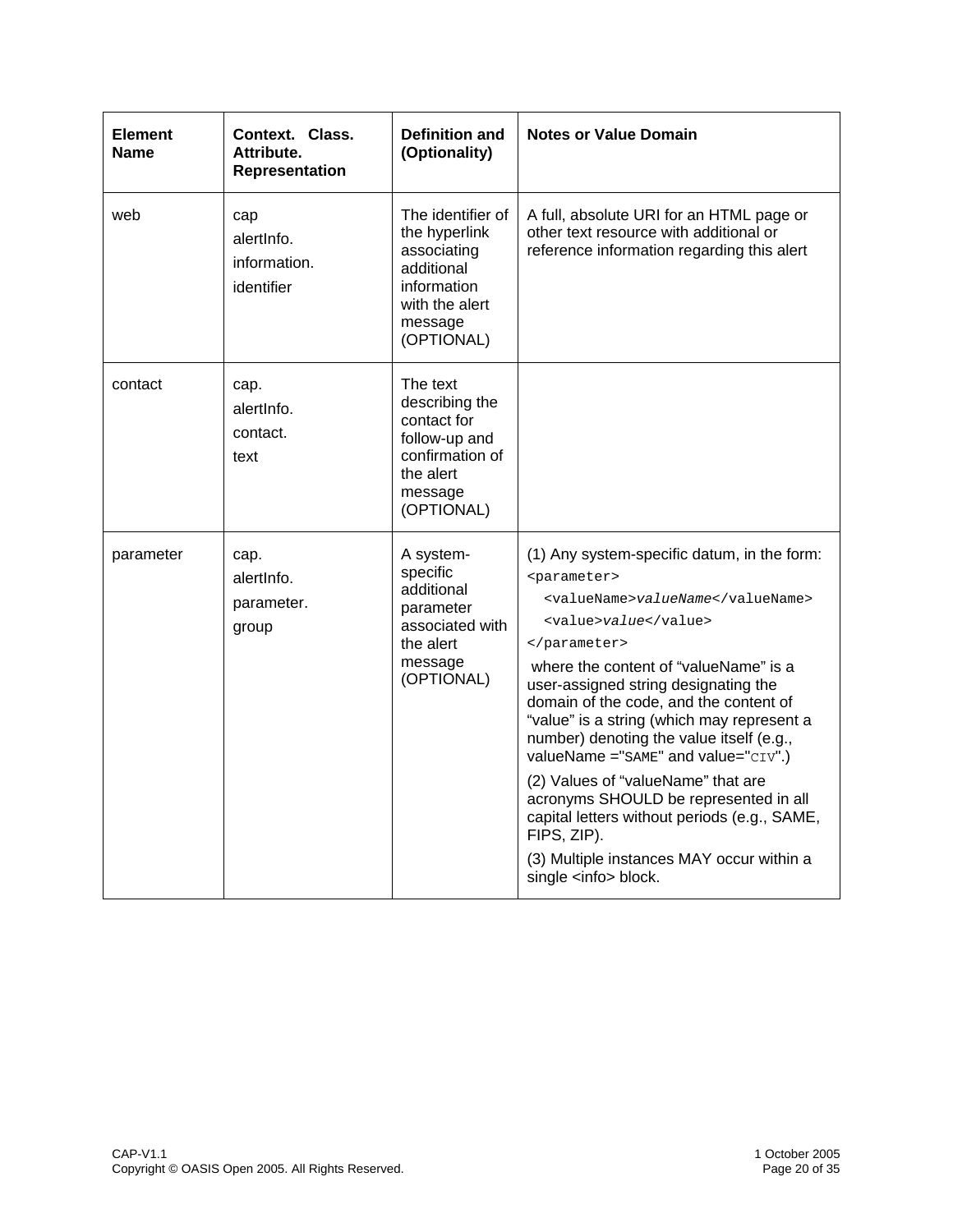| <b>Element</b><br>Name | Context. Class.<br>Attribute.<br><b>Representation</b> | <b>Definition and</b><br>(Optionality)                                                                                                                 | <b>Notes or Value Domain</b>                                                                                                                                                                                                                                       |
|------------------------|--------------------------------------------------------|--------------------------------------------------------------------------------------------------------------------------------------------------------|--------------------------------------------------------------------------------------------------------------------------------------------------------------------------------------------------------------------------------------------------------------------|
|                        | <b>3.2.3 "resource" Element and Sub-elements</b>       |                                                                                                                                                        |                                                                                                                                                                                                                                                                    |
| resource               | cap<br>alertInfoResource.<br>resource.<br>group        | The container<br>for all<br>component<br>parts of the<br>resource sub-<br>element of the<br>info sub-<br>element of the<br>alert element<br>(OPTIONAL) | (1) Refers to an additional file with<br>supplemental information related to this<br><info> element; e.g., an image or audio file<br/>(2) Multiple occurrences MAY occur within a<br/>single <info> block</info></info>                                            |
| <b>resourceDesc</b>    | cap.<br>alertInfoResource.<br>resourceDesc.<br>text    | The text<br>describing the<br>type and<br>content of the<br>resource file<br>(REQUIRED)                                                                | The human-readable text describing the<br>content and kind, such as "map" or "photo,"<br>of the resource file.                                                                                                                                                     |
| mimeType               | cap.<br>alertInfoResource.<br>mimeType.<br>identifier  | The identifier of<br>the MIME<br>content type<br>and sub-type<br>describing the<br>resource file<br>(OPTIONAL)                                         | MIME content type and sub-type as<br>described in [RFC 2046]. (As of this<br>document, the current IANA registered<br>MIME types are listed at<br>http://www.iana.org/assignments/media-<br>types/)                                                                |
| size                   | cap.<br>alertInfoResource.<br>size.<br>integer         | The integer<br>indicating the<br>size of the<br>resource file<br>(OPTIONAL)                                                                            | Approximate size of the resource file in<br>bytes.                                                                                                                                                                                                                 |
| uri                    | cap.<br>alertInfoResource.<br>uri.<br>identifier       | The identifier of<br>the hyperlink<br>for the<br>resource file<br>(OPTIONAL)                                                                           | A full absolute URI, typically a Uniform<br>Resource Locator that can be used to<br>retrieve the resource over the Internet<br><b>OR</b><br>a relative URI to name the content of a<br><derefuri> element if one is present in this<br/>resource block.</derefuri> |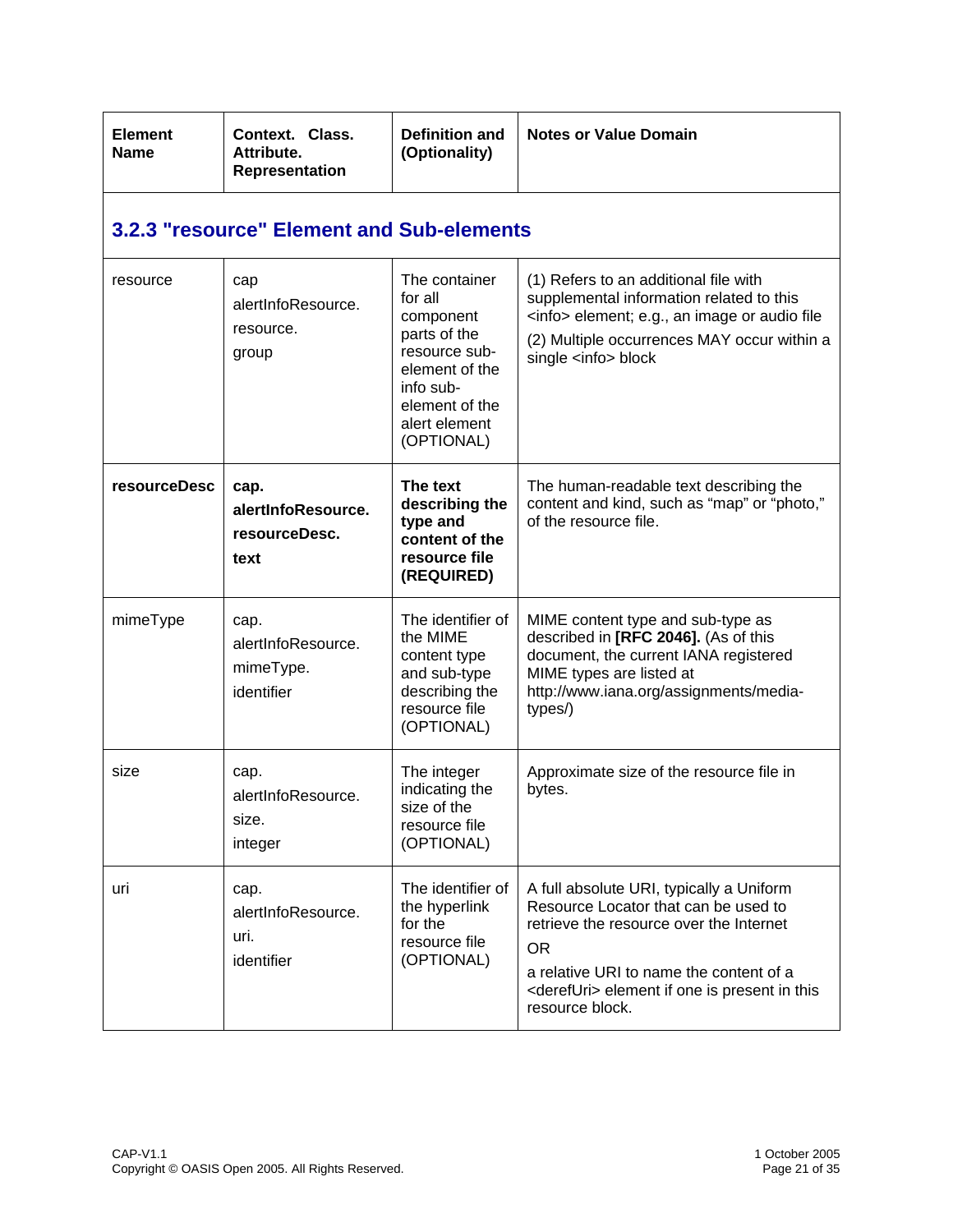| Context. Class.<br>Attribute.<br>Representation | <b>Definition and</b><br>(Optionality)                                                                            | <b>Notes or Value Domain</b>                                                                                                                                                                                                                                        |
|-------------------------------------------------|-------------------------------------------------------------------------------------------------------------------|---------------------------------------------------------------------------------------------------------------------------------------------------------------------------------------------------------------------------------------------------------------------|
| cap<br>alertInfoResource.<br>derefUri.<br>data  | The base-64<br>encoded data<br>content of the<br>resource file<br>(CONDITIONAL)                                   | (1) MAY be used either with or instead of<br>the <uri> element in messages transmitted<br/>over one-way (e.g., broadcast) data links<br/>where retrieval of a resource via a URI is<br/>not feasible.</uri>                                                         |
|                                                 |                                                                                                                   | (2) Clients intended for use with one-way<br>data links MUST support this element.                                                                                                                                                                                  |
|                                                 |                                                                                                                   | (3) This element MUST NOT be used<br>unless the sender is certain that all direct<br>clients are capable of processing it.                                                                                                                                          |
|                                                 |                                                                                                                   | (4) If messages including this element are<br>forwarded onto a two-way network, the<br>forwarder MUST strip the <derefuri><br/>element and SHOULD extract the file<br/>contents and provide a <uri> link to a<br/>retrievable version of the file.</uri></derefuri> |
|                                                 |                                                                                                                   | (5) Providers of one-way data links MAY<br>enforce additional restrictions on the use of<br>this element, including message-size limits<br>and restrictions regarding file types.                                                                                   |
| cap.<br>alertInfoResource.<br>digest.<br>code   | The code<br>representing<br>the digital<br>digest ("hash")<br>computed from<br>the resource<br>file<br>(OPTIONAL) | Calculated using the Secure Hash<br>Algorithm (SHA-1) per [FIPS 180-2]                                                                                                                                                                                              |
|                                                 |                                                                                                                   |                                                                                                                                                                                                                                                                     |

| area | cap.<br>alertInfoArea.<br>area.<br>group | The container<br>for all<br>component<br>parts of the<br>area sub-<br>element of the<br>info sub-<br>element of the<br>alert message<br>(OPTIONAL) | (1) Multiple occurrences permitted, in which<br>case the target area for the <info> block is<br/>the union of all the included <area/> blocks.<br/>(2) MAY contain one or multiple instances<br/>of <polygon>, <circle> or <geocode>. If<br/>multiple <polygon>, <circle> or <geocode><br/>elements are included, the area described<br/>by this <area/> is the union of those<br/>represented by the included elements.</geocode></circle></polygon></geocode></circle></polygon></info> |
|------|------------------------------------------|----------------------------------------------------------------------------------------------------------------------------------------------------|-------------------------------------------------------------------------------------------------------------------------------------------------------------------------------------------------------------------------------------------------------------------------------------------------------------------------------------------------------------------------------------------------------------------------------------------------------------------------------------------|
|------|------------------------------------------|----------------------------------------------------------------------------------------------------------------------------------------------------|-------------------------------------------------------------------------------------------------------------------------------------------------------------------------------------------------------------------------------------------------------------------------------------------------------------------------------------------------------------------------------------------------------------------------------------------------------------------------------------------|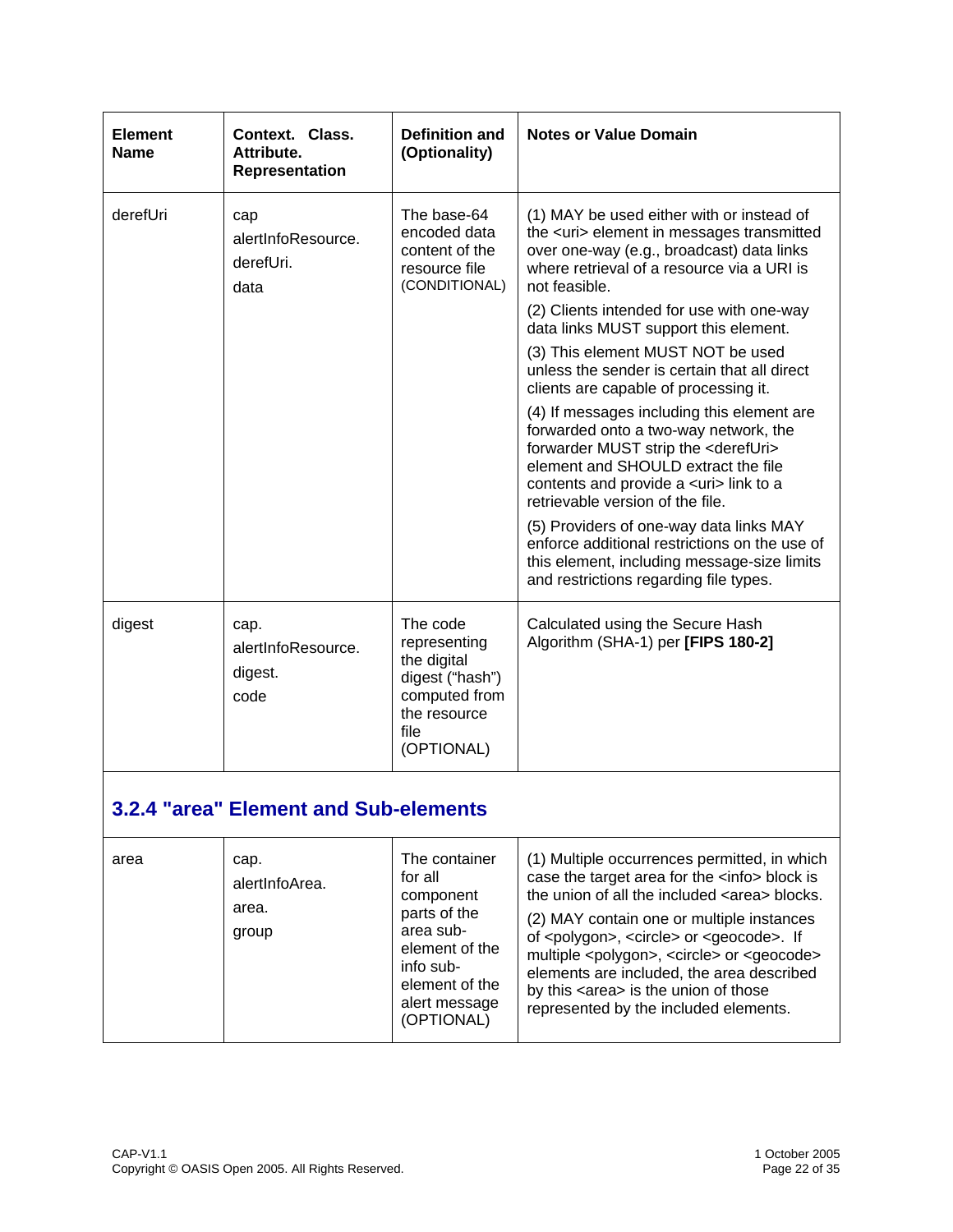| <b>Element</b><br><b>Name</b> | Context. Class.<br>Attribute.<br>Representation | <b>Definition and</b><br>(Optionality)                                                                                                   | <b>Notes or Value Domain</b>                                                                                                                                                                                                                                                                                                                                           |
|-------------------------------|-------------------------------------------------|------------------------------------------------------------------------------------------------------------------------------------------|------------------------------------------------------------------------------------------------------------------------------------------------------------------------------------------------------------------------------------------------------------------------------------------------------------------------------------------------------------------------|
| areaDesc                      | cap.<br>alertInfoArea.<br>area.<br>text         | The text<br>describing the<br>affected area<br>of the alert<br>message<br>(REQUIRED)                                                     | A text description of the affected area.                                                                                                                                                                                                                                                                                                                               |
| polygon                       | cap.<br>alertInfoArea.<br>polygon.<br>group     | The paired<br>values of points<br>defining a<br>polygon that<br>delineates the<br>affected area of<br>the alert<br>message<br>(OPTIONAL) | (1) Code Values: The geographic polygon is<br>represented by a whitespace-delimited list<br>of [WGS 84] coordinate pairs. (See WGS-<br>84 Note at end of this section.)<br>(2) The first and last pairs of coordinates<br>MUST be the same.<br>(3) See Coordinate Precision Note at end of<br>this section.<br>(4) Multiple instances MAY occur within an<br><area/> . |
| circle                        | cap.<br>alertInfoArea.<br>circle.<br>group      | The paired<br>values of a<br>point and<br>radius<br>delineating the<br>affected area of<br>the alert<br>message<br>(OPTIONAL)            | (1) Code Values: The circular area is<br>represented by a central point given as a<br>[WGS-84] coordinates pair followed by a<br>space character and a radius value in<br>kilometers. (See WGS-84 Note at end of<br>this section.)<br>(2) See Coordinate Precision Note at end of<br>this section.<br>(3) Multiple instances MAY occur within an<br><area/> .          |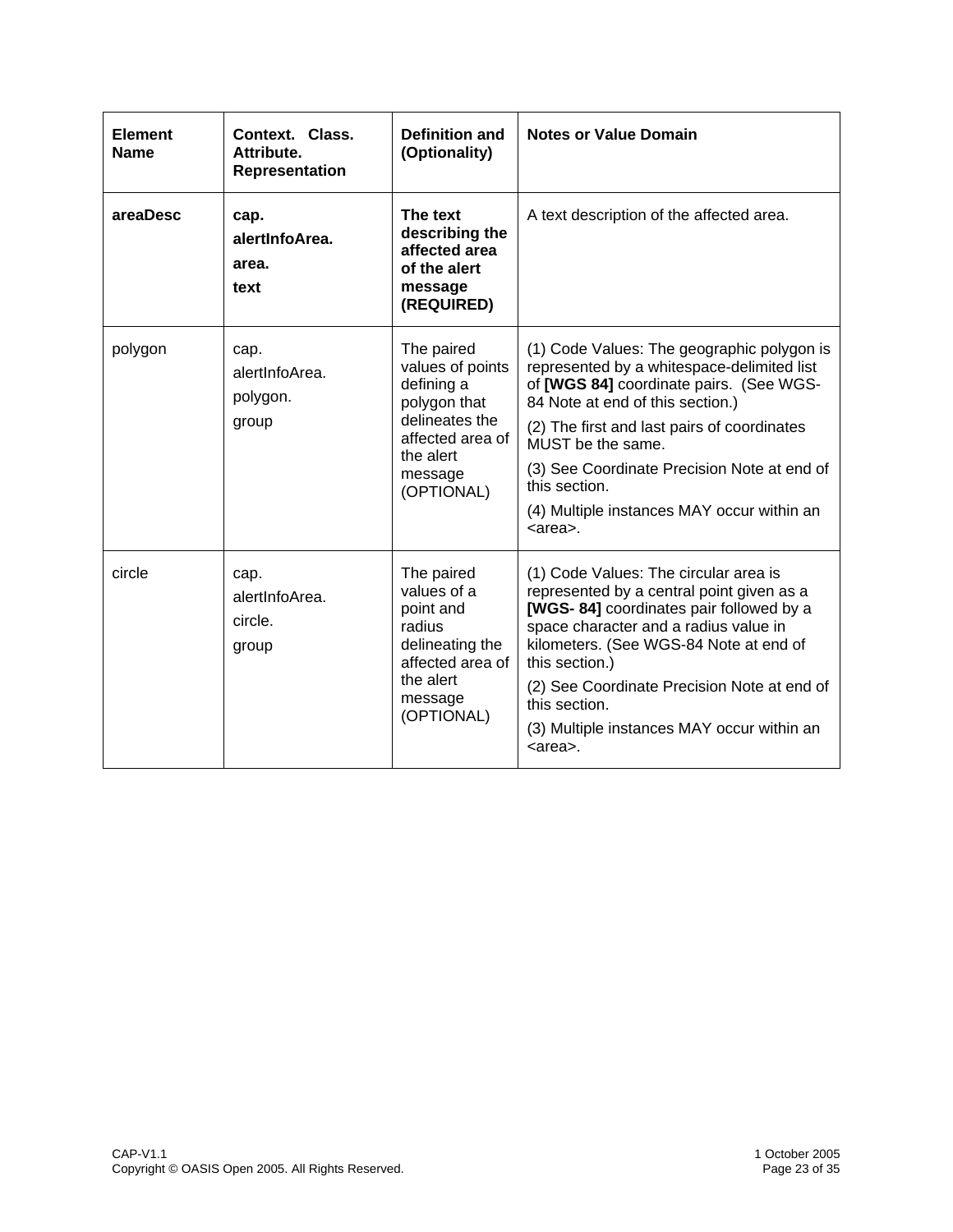| <b>Element</b><br>Name | Context. Class.<br>Attribute.<br>Representation | <b>Definition and</b><br>(Optionality)                                                                  | <b>Notes or Value Domain</b>                                                                                                                                                                                                                                                                                                                                                                                                                                                                                                                                                                                                                                                                                                                                                                                                                                                                                                                                                                                                                                   |
|------------------------|-------------------------------------------------|---------------------------------------------------------------------------------------------------------|----------------------------------------------------------------------------------------------------------------------------------------------------------------------------------------------------------------------------------------------------------------------------------------------------------------------------------------------------------------------------------------------------------------------------------------------------------------------------------------------------------------------------------------------------------------------------------------------------------------------------------------------------------------------------------------------------------------------------------------------------------------------------------------------------------------------------------------------------------------------------------------------------------------------------------------------------------------------------------------------------------------------------------------------------------------|
| geocode                | cap.<br>alertInfoArea.<br>geocode.<br>code      | The geographic<br>code<br>delineating the<br>affected area of<br>the alert<br>message<br>(OPTIONAL)     | (1) Any geographically-based code to<br>describe message target area:<br><parameter><br/><valuename>valueName</valuename><br/><value>value</value><br/></parameter><br>where the content of "valueName" is a user-<br>assigned string designating the domain of<br>the code, and the content of "value" is a<br>string (which may represent a number)<br>denoting the value itself (e.g., valueName<br>$=$ "SAME" and value="006113").<br>(2) Values of "valueName" that are<br>acronyms SHOULD be represented in all<br>capital letters without periods (e.g., SAME,<br>FIPS, ZIP).<br>(3) Multiple instances MAY occur within a<br>single <info> block.<br/>(4) This element is primarily for compatibility<br/>with other systems. Use of this element<br/>presumes knowledge of the coding system<br/>on the part of recipients; therefore, for<br/>interoperability, it SHOULD be used in<br/>concert with an equivalent description in the<br/>more universally understood <polygon> and<br/><circle> forms whenever possible.</circle></polygon></info> |
| altitude               | cap.<br>alertInfoArea.<br>altitude.<br>quantity | The specific or<br>minimum<br>altitude of the<br>affected area of<br>the alert<br>message<br>(OPTIONAL) | (1) If used with the <ceiling> element this<br/>value is the lower limit of a range.<br/>Otherwise, this value specifies a specific<br/>altitude.<br/>(2) The altitude measure is in feet above<br/>mean sea level per the [WGS- 84] datum.</ceiling>                                                                                                                                                                                                                                                                                                                                                                                                                                                                                                                                                                                                                                                                                                                                                                                                          |
| ceiling                | cap.<br>alertInfoArea.<br>ceiling.<br>quantity  | The maximum<br>altitude of the<br>affected area of<br>the alert<br>message<br>(conditional)             | (1) MUST NOT be used except in<br>combination with the <altitude> element<br/>(2) The ceiling measure is in feet above<br/>mean sea level per the [WGS- 84] datum.</altitude>                                                                                                                                                                                                                                                                                                                                                                                                                                                                                                                                                                                                                                                                                                                                                                                                                                                                                  |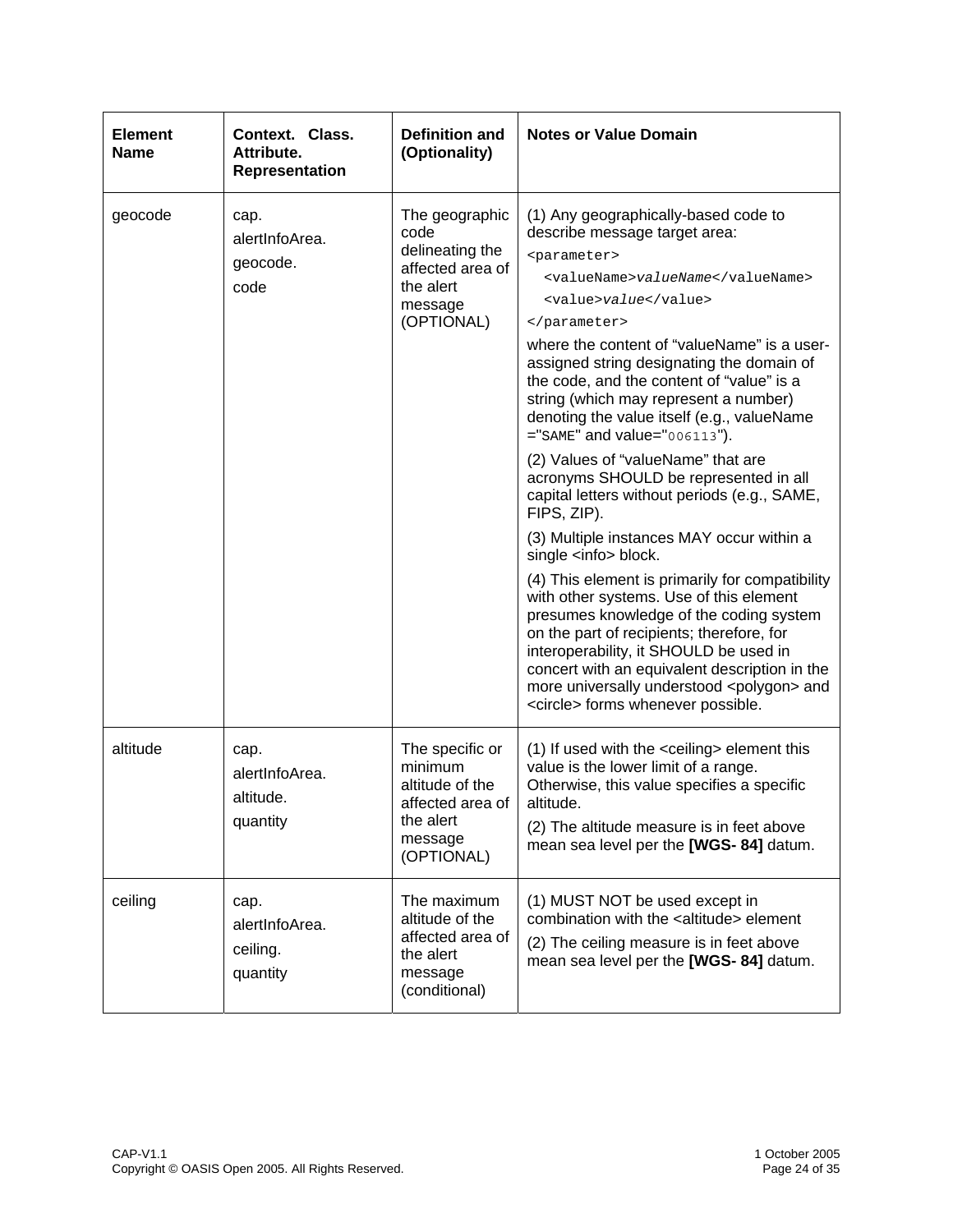#### 220 **3.3 Implementation Notes**

#### 221 **3.3.1 WGS-84 Note**

222 Geographic locations in CAP are defined using **[WGS 84]** (World Geodetic System 1984), equivalent to 223 EPSG (European Petroleum Survey Group) code 4326 (2 dimensions). CAP does not assign 224 responsibilities for coordinate transformations from and to other Spatial Reference Systems. See section

225 1.5 Terminology for the format of coordinate pairs within CAP elements.

#### 226 **3.3.2 Security Note**

- 227 Because CAP is an XML-based format, existing XML security mechanisms can be used to secure and 228 authenticate its content. While these mechanisms are available to secure CAP Alert Messages, they 229 should not be used indiscriminately.
- 230 Note that this section adds two tags to CAP by reference. These are: "Signature and "EncryptedData".
- 231 Both elements are children of the <alert> element and are optional. If the "EncryptedData" element
- 232 exists, no other elements will be visible until after the message is decrypted. This makes the minimal
- 233 CAP message an alert element which encloses an EncryptedData element. The maximal CAP message,
- 234 if an EncryptedData element is present is an <alert> element enclosing a single EncryptedData element
- 235 and a single Signature element.

#### 236 **3.3.2.1 Digital Signatures**

237 The alert element of a CAP Alert Message MAY have an Enveloped Signature, as described by XML-

- 238 Signature and Syntax Processing **[XMLSIG]**. Other XML signature mechanisms MUST NOT be used in 239 CAP Alert Messages.
- 240 Processors MUST NOT reject a CAP Alert Message containing such a signature simply because they are 241 not capable of verifying it; they MUST continue processing and MAY inform the user of their failure to 242 validate the signature.
- 243 In other words, the presence of an element with the namespace URI **[XMLSIG]** and a local name of
- 244 "Signature" as a child of the alert element must not cause a processor to fail merely because of its 245 presence.

#### 246 **3.3.2.2 Encryption**

247 The alert element of a CAP Alert Message MAY be encrypted, using the mechanisms described by XML 248 Encryption Syntax and Processing **[XMLENC]**. Other XML encryption mechanisms MUST NOT be used 249 in CAP Alert Messages; however, transport-layer encryption mechanisms may be used independently of 250 this requirement.

#### 251 **3.4 XML Schema**

252

```
\epsilon?xml version = "1.0" encoding = "UTF-8"?>
        <schema xmlns = "http://www.w3.org/2001/XMLSchema"
           255 targetNamespace = "urn:oasis:names:tc:emergency:cap:1.1" 
           256 xmlns:cap = "urn:oasis:names:tc:emergency:cap:1.1" 
           257 xmlns:xs = "http://www.w3.org/2001/XMLSchema" 
           elementFormDefault = "qualified"
           259 attributeFormDefault = "unqualified"> 
          260 <element name = "alert"> 
            <annotation>
               262 <documentation>CAP Alert Message (version 1.1)</documentation> 
            263 </annotation> 
             <complexType>
               265 <sequence> 
                 <element name = "identifier" type = "string"/>
267 (Summar name = "sender" type = "string"/><br>268 (Summar = "sent" type = "string"/><br>269 (Summar = "status">
                 <element name = "status"><br>
<simpleType>
                      <restriction base = "string">
                         <enumeration value = "Actual"/>
```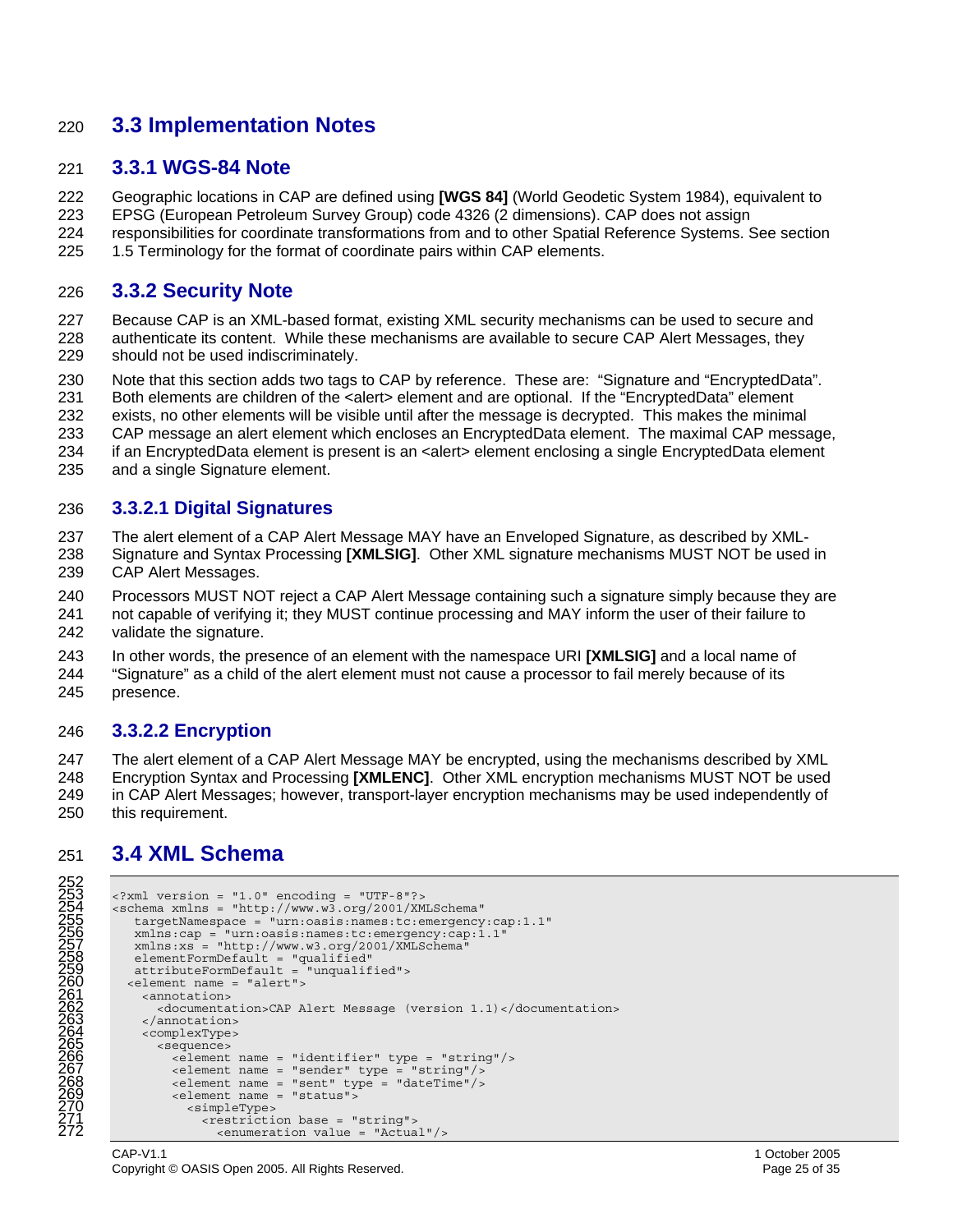```
273<br>
2774<br>
2774<br>
2774<br>
2774<br>
2774<br>
2774<br>
2774<br>
2774<br>
2774<br>
2774<br>
2774<br>
2774<br>
2774<br>
2774<br>
2774<br>
2774<br>
2774<br>
2774<br>
2774<br>
2774<br>
2774<br>
2774<br>
2774<br>
2774<br>
2774<br>
2774<br>
2774<br>

                            <enumeration value = "System"/>
                            \epsilonenumeration value = "Test"/>
                            <enumeration value = "Draft"/>
                         </restriction>
                    278</simpleType> 279 </element> 
                    280 <element name = "msgType"> 
                       281 <simpleType> 
                         <restriction base = "string">
                            <enumeration value = "Alert"/>
                            <enumeration value = "Update"/>
                            <enumeration value = "Cancel"/>
                            <enumeration value = "Ack"/>
                            <enumeration value = "Error"/>
                          </restriction>
                       </simpleType>
                    \langleelement>
                    \epsilon-element name = "source" type = "string" minOccurs = "0"/>
                    <element name = "scope">
                       293 <simpleType> 
                         <restriction base = "string">
                            295 <enumeration value = "Public"/> 
                            296 <enumeration value = "Restricted"/> 
                            <enumeration value = "Private"/>
                       </restriction><br></simpleType>
299</simpleType> 300 </element> 301 <element name = "restriction" type = "string" minOccurs = "0"/> 
302 <element name = "addresses" type = "string" minOccurs = "0"/>
                    303<element name = "code" type = "string" minOccurs = "0" maxOccurs = "unbounded"/> 304 <element name = "note" type = "string" minOccurs = "0"/> 
305 <element name = "references" type = "string" minOccurs = "0"/><br>306 <element name = "incidents" type = "string" minOccurs = "0"/><br>307 <element name = "info" minOccurs = "0" maxOccurs = "unbounded">
                       308 <complexType> 
                          309<sequence> 310 <element name = "language" type = "language" default = "en-US" minOccurs = "0"/> 
                            311 <element name = "category" maxOccurs = "unbounded"> 
                                  <restriction base = "string">
                                    314 <enumeration value = "Geo"/> 
                                     315 <enumeration value = "Met"/> 
                                     316 <enumeration value = "Safety"/> 
                                     317 <enumeration value = "Security"/> 
                                     318 <enumeration value = "Rescue"/> 
                                     319 <enumeration value = "Fire"/> 
                                     320 <enumeration value = "Health"/> 
                                     321 <enumeration value = "Env"/> 
                                     322 <enumeration value = "Transport"/> 
                                    <enumeration value = "Infra"/>
                                    324 <enumeration value = "CBRNE"/> 
                                     325 <enumeration value = "Other"/> 
                                  </restriction>
                               327 </simpleType> 
                            \alpha/element>
                            \epsilonelement name = "event" type = "string"/>
                            330<element name = "responseType" minOccurs = "0" maxOccurs = "unbounded"> 331 <simpleType> 
                                  332 <restriction base = "string"> 
                                     <enumeration value = "Evacuate"/>
                                    335 <enumeration value = "Prepare"/> 
                                    336<enumeration value = "Execute"/> 337 <enumeration value = "Monitor"/> 
                                     338 <enumeration value = "None"/> 
                               339</restriction> 340 </simpleType> 
                            341 </element> 
                            342<element name = "urgency"> 343 <simpleType> 
                                  <restriction base = "string">
                                     345 <enumeration value = "Immediate"/> 
                                     346 <enumeration value = "Expected"/> 
                                     347 <enumeration value = "Future"/> 
                                     348 <enumeration value = "Past"/> 
                                     349 <enumeration value = "Unknown"/> 
                                  </restriction>
                                351 </simpleType> 
                            352 </element> 
                            353 <element name = "severity"> 
                               354 <simpleType>
```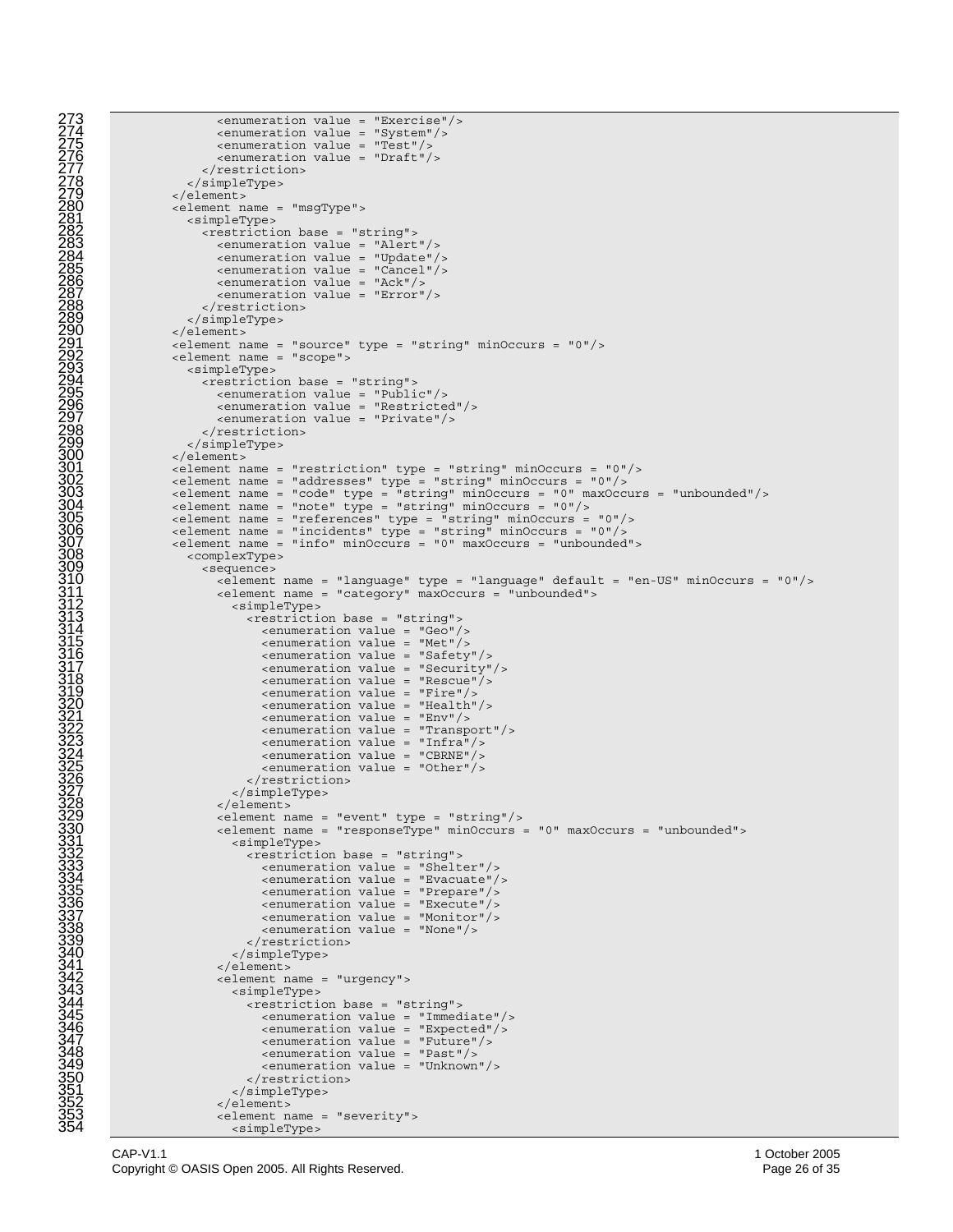```
355 <restriction base = "string"> 
                                           356 <enumeration value = "Extreme"/> 
                                           357 <enumeration value = "Severe"/> 
                                           358 <enumeration value = "Moderate"/> 
                                           359 <enumeration value = "Minor"/> 
                                        360<enumeration value = "Unknown"/> 361 </restriction> 
                                     362 </simpleType> 
                                 363 </element> 
                                 364 <element name = "certainty"> 
                                    365 <simpleType> 
                                       <restriction base = "string">
                                           367 <enumeration value = "Observed"/> 
                                           368 <enumeration value = "Likely"/> 
                                           369 <enumeration value = "Possible"/> 
                                           370 <enumeration value = "Unlikely"/> 
                                           <enumeration value = "Unknown"/>
                                        </restriction>
                                     373 </simpleType> 
                                 \langleelement>
                                 \epsilonelement name = "audience" type = "string" minOccurs = "0"/>
                                 \epsilon-element name = "eventCode" \overline{m}inOccurs = "0" \overline{m}axOccurs = "unbounded">
                                    <complexType>
                                       378 <sequence> 
                                           379 <element ref = "cap:valueName"/> 
                                           \epsilonelement ref = "cap:value"/>
381</sequence> 382 </complexType> 383 </element> 
                                 s/elements<br>
s/elements = "effective" type = "dateTime" form = "qualified" minOccurs = "0"/>
                                 385<element name = "onset" type = "dateTime" minOccurs = "0"/> 386 <element name = "expires" type = "dateTime" minOccurs = "0"/> 
387 <element name = "senderName" type = "string" minOccurs = "0"/> 
388<element name = "headline" type = "string" minOccurs = "0"/> 389 <element name = "description" type = "string" minOccurs = "0"/> 
390 \leq \leq \leq \leq \leq \leq \leq \leq \leq \leq \leq \leq \leq \leq \leq \leq \leq \leq \leq \leq \leq \leq \leq \leq \leq \leq \leq \leq \leq \leq \leq \leq \leq \leq \leq \leq391<element name = "web" type = "anyURI" minOccurs = "0"/> 392 <element name = "contact" type = "string" minOccurs = "0"/> 
393 \leq \leq \leq \leq \leq \leq \leq \leq \leq \leq \leq \leq \leq \leq \leq \leq \leq \leq \leq \leq \leq \leq \leq \leq \leq \leq \leq \leq \leq \leq \leq \leq \leq \leq \leq \leq394<complexType> 395 <sequence> 
                                           396 <element ref = "cap:valueName"/> 
                                           397 <element ref = "cap:value"/> 
                                        398 </sequence> 
                                     399 </complexType> 
                                 </element>
                                 401 <element name = "resource" minOccurs = "0" maxOccurs = "unbounded"> 
                                    402 <complexType> 
                                       403 <sequence> 
                                           404 <element name = "resourceDesc" type = "string"/> 
                                           405 <element name = "mimeType" type = "string" minOccurs = "0"/> 
                                           \epsilon-element name = "size" type = "integer" minOccurs = "0"/>
                                           \epsilonelement name = "uri" type = "anyURI" minOccurs = "0"/>
408 <element name = "derefUri" type = "string" minOccurs = "0"/><br>409 <element name = "digest" type = "string" minOccurs = "0"/>
                                        410 </sequence> 
                                 </complexType></clement>
                                 412</element> 413 <element name = "area" minOccurs = "0" maxOccurs = "unbounded"> 
                                    <complexType>
                                        415<sequence> 416 <element name = "areaDesc" type = "string"/> 
                                           \epsilon-element name = "polygon" type = "string" minOccurs = "0" maxOccurs = "unbounded"/>
                                           \text{element name} = \text{Fourly} = \text{String} \text{minoccurs} = \text{Out measure} = \text{unbounded}<br>
\text{element name} = \text{``greodes''} \text{minoccurs} = \text{``unbounded''} > \text{``unbounded''} > \text{``unbounded''} > \text{``unbounded''} > \text{``unbounded''} > \text{``unbounded''} > \text{``unbounded''} > \text{``unbounded''} > \text{``unbounded''} > \text{``unbounded''} > \text{``unbounded''} > \text{``unbounded''} > \text{``unbounded''} > \text{``unbounded''} > \text{``unbounded''} > \text{``unbounded''} > \text{``unbounded''} >420 <complexType> 
                                                 421<sequence> 422 <element ref = "cap:valueName"/> 
                                                     423 <element ref = "cap:value"/> 
                                              424</sequence> 425 </complexType> 
                                           </element>
427 <element name = "altitude" type = "string" minOccurs = "0"/> 
428 <element name = "ceiling" type = "string" minOccurs = "0"/> 
                                        429 </sequence> 
                                     430 </complexType> 
                                 \alpha/element>
                              432 </sequence> 
                           433 </complexType> 
                        </element>
                     </sequence>
```
</complexType>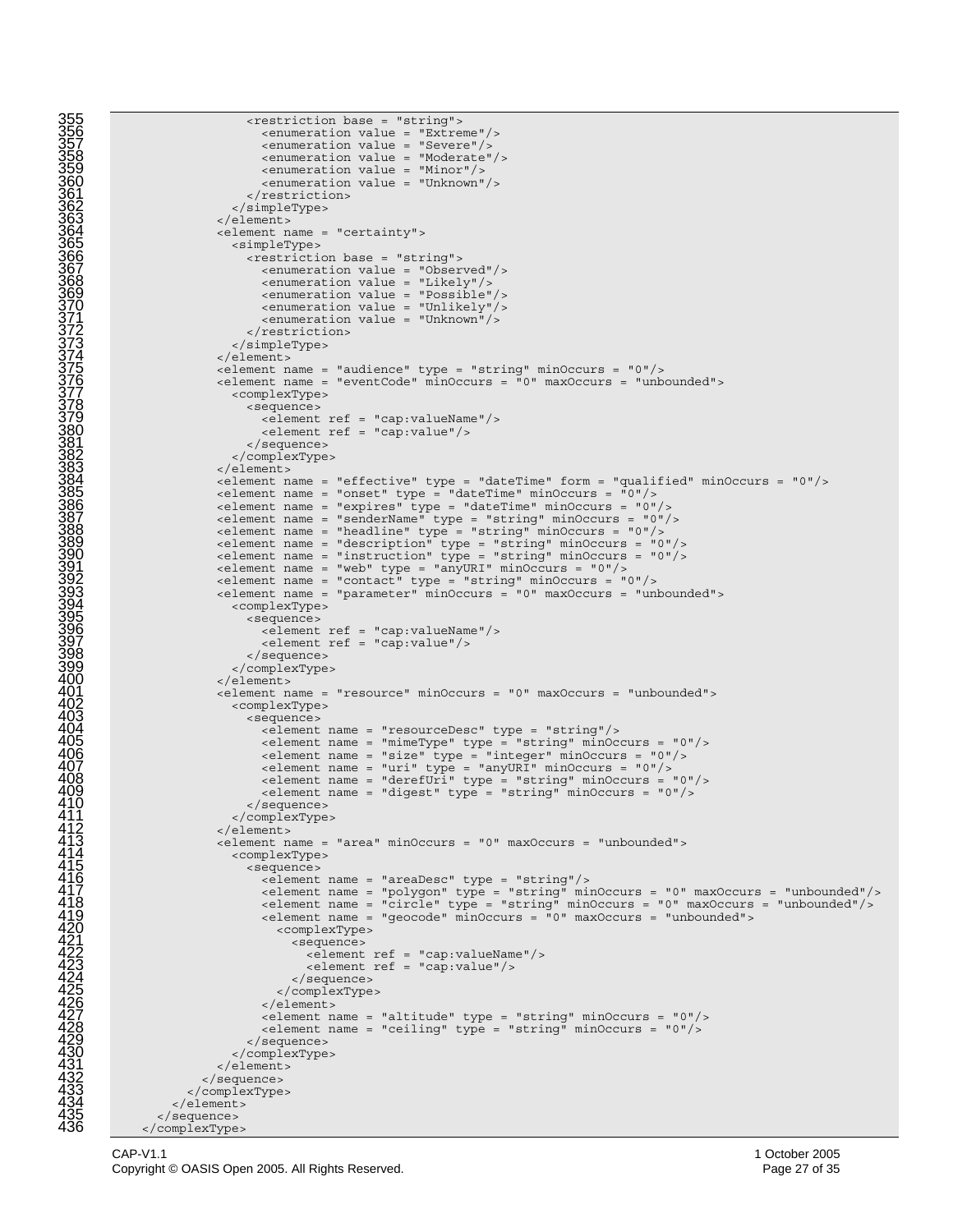

| 437 | $\langle$ element>                                            |
|-----|---------------------------------------------------------------|
| 438 | $\epsilon$ <element name="valueName" type="string"></element> |
| 439 | $\epsilon$ element name = "value" type = "string"/>           |
| 440 | $\langle$ schema>                                             |
| 441 |                                                               |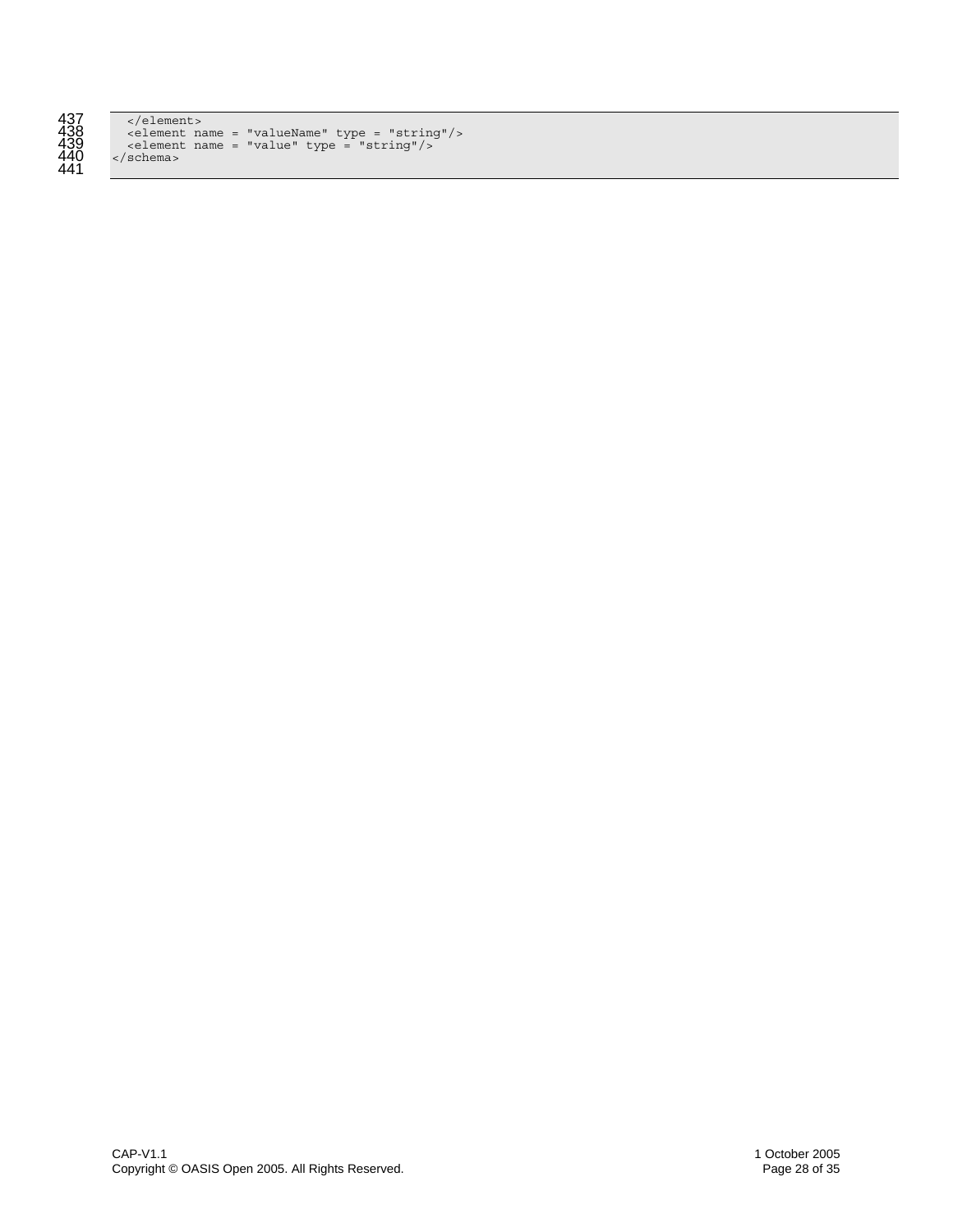### <sup>442</sup>**Appendix A. CAP Alert Message Example**

#### 443 **A.1. Homeland Security Advisory System Alert**

444 The following is a speculative example in the form of a CAP XML message.

```
445 
\frac{446}{10} <?xml version = "1.0" encoding = "UTF-8"?>
447 <alert xmlns = "urn:oasis:names:tc:emergency:cap:1.1"> <adentifier>43b080713727</identifier>
          %<identifier>43b080713727</identifier><sender>hsas@dhs.gov</sender>
          \timessent>2003-04-02T14:39:01-05:00</sent>\timesstatus>Actual</status>
          452 <msgType>Alert</msgType> 
          453<scope>Public</scope> 454 <info> 
            455 <category>Security</category> 
            <event>Homeland Security Advisory System Update</event>
            457 <urgency>Immediate</urgency> 
            458 <severity>Severe</severity> 
            459 <certainty>Likely</certainty> 
            460 <senderName>U.S. Government, Department of Homeland Security</senderName> 
461 <headline>Homeland Security Sets Code ORANGE</headline> 
462 <description>The Department of Homeland Security has elevated the Homeland Security Advisory 
        463 System threat level to ORANGE / High in response to intelligence which may indicate a heightened 
        threat of terrorism.</description>
             465 <instruction> A High Condition is declared when there is a high risk of terrorist attacks. In 
        addition to the Protective Measures taken in the previous Threat Conditions, Federal departments
        and agencies should consider agency-specific Protective Measures in accordance with their
        existing plans.</instruction>
            469 <web>http://www.dhs.gov/dhspublic/display?theme=29</web> 
            <parameter>
               471 <valueName>HSAS</valueName> 
               <value>ORANGE</value>
            473 </parameter> 
            474 <resource> 
              475 <resourceDesc>Image file (GIF)</resourceDesc> 
               476 <uri>http://www.dhs.gov/dhspublic/getAdvisoryImage</uri> 
            \epsilon/resource>
            478 <area> 
              479 <areaDesc>U.S. nationwide and interests worldwide</areaDesc> 
480 </area> 
          \frac{1}{2} /infos
        </alert>
483
```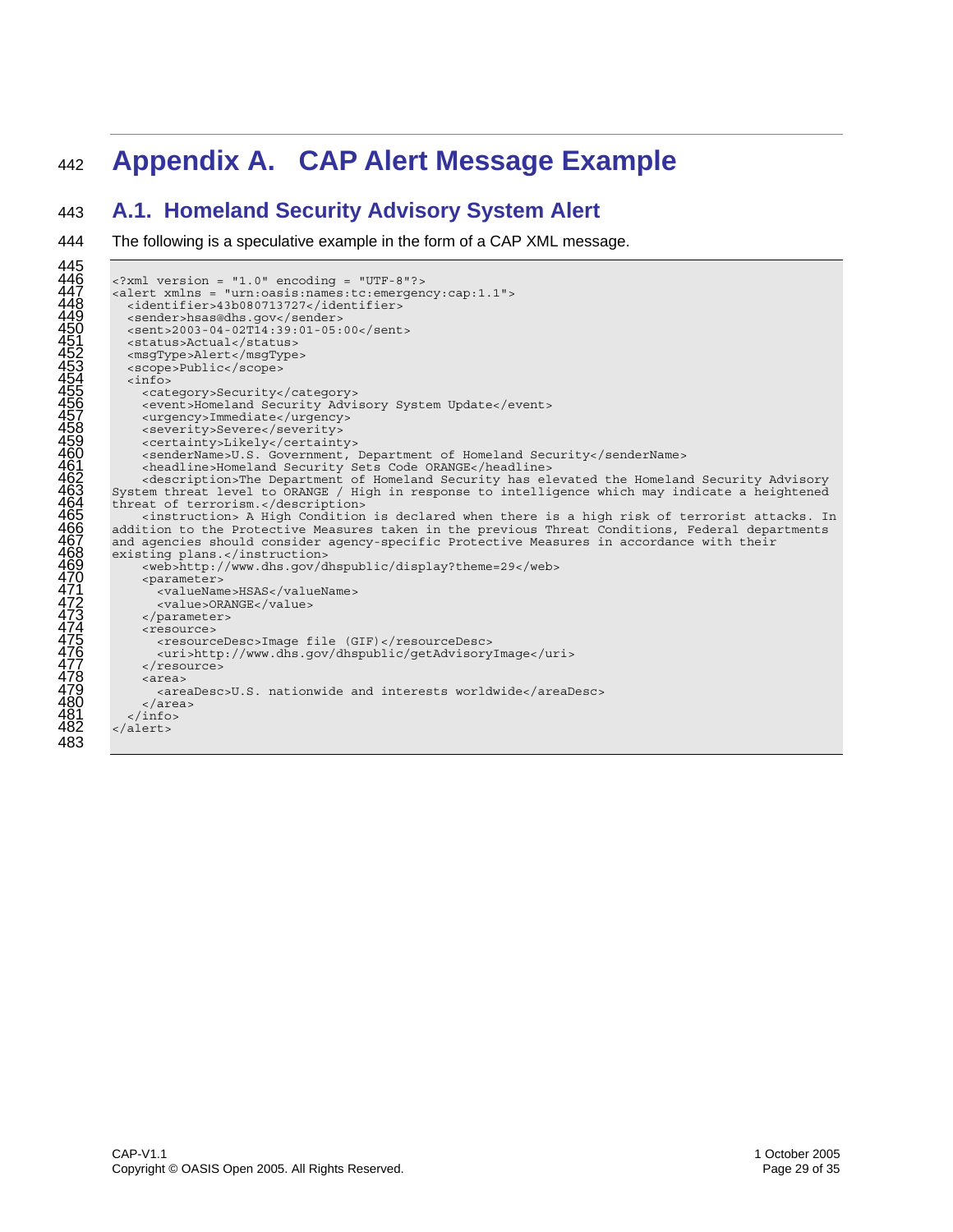#### **A.2. Severe Thunderstorm Warning**

```
485 The following is a speculative example in the form of a CAP XML message. 
486 
          \langle?xml version = "1.0" encoding = "UTF-8"?>
         488 <alert xmlns = "urn:oasis:names:tc:emergency:cap:1.1"> 
            <identifier>KSTO1055887203</identifier>
            490 <sender>KSTO@NWS.NOAA.GOV</sender> 
            491 <sent>2003-06-17T14:57:00-07:00</sent> 
            492 <status>Actual</status> 
            493 <msgType>Alert</msgType> 
            494 <scope>Public</scope> 
            \sin fo><category>Met</category>
               497 <event>SEVERE THUNDERSTORM</event> 
               498 <responseType>Shelter</responseType> 
               499 <urgency>Immediate</urgency> 
               500 <severity>Severe</severity> 
               <certainty>Observed</certainty>
               502 <eventCode> 
                 503<valueName>same</valueName> 504 <value>SVR</value> 
               </eventCode>
               506 <expires>2003-06-17T16:00:00-07:00</expires> 
               507<senderName>NATIONAL WEATHER SERVICE SACRAMENTO CA</senderName> 508 <headline>SEVERE THUNDERSTORM WARNING</headline> 
509 <description> AT 254 PM PDT...NATIONAL WEATHER SERVICE DOPPLER RADAR INDICATED A SEVERE 
510 THUNDERSTORM OVER SOUTH CENTRAL ALPINE COUNTY...OR ABOUT 18 MILES SOUTHEAST OF KIRKWOOD...MOVING 
         511 SOUTHWEST AT 5 MPH. HAIL...INTENSE RAIN AND STRONG DAMAGING WINDS ARE LIKELY WITH THIS 
         512 STORM.</description> 
               513<instruction>TAKE COVER IN A SUBSTANTIAL SHELTER UNTIL THE STORM PASSES.</instruction> 514 <contact>BARUFFALDI/JUSKIE</contact> 
               515 <area> 
         516<areaDesc>EXTREME NORTH CENTRAL TUOLUMNE COUNTY IN CALIFORNIA, EXTREME NORTHEASTERN 517 CALAVERAS COUNTY IN CALIFORNIA, SOUTHWESTERN ALPINE COUNTY IN CALIFORNIA</areaDesc> 
                 518 <polygon>38.47,-120.14 38.34,-119.95 38.52,-119.74 38.62,-119.89 38.47,-120.14</polygon> 
                    519<geocode> 520 <valueName>FIPS6</valueName> 
                     <value>006109</value>
                 </geocode><br><geocode>
                    524 <valueName>FIPS6</valueName> 
                  525<value>006009</value> 526 </geocode> 
                 <geocode>
                    528<valueName>FIPS6</valueName> 529 <value>006003</value> 
               </geocode><br></area>
\frac{531}{22} </area>
          </info><br></alert>
534
```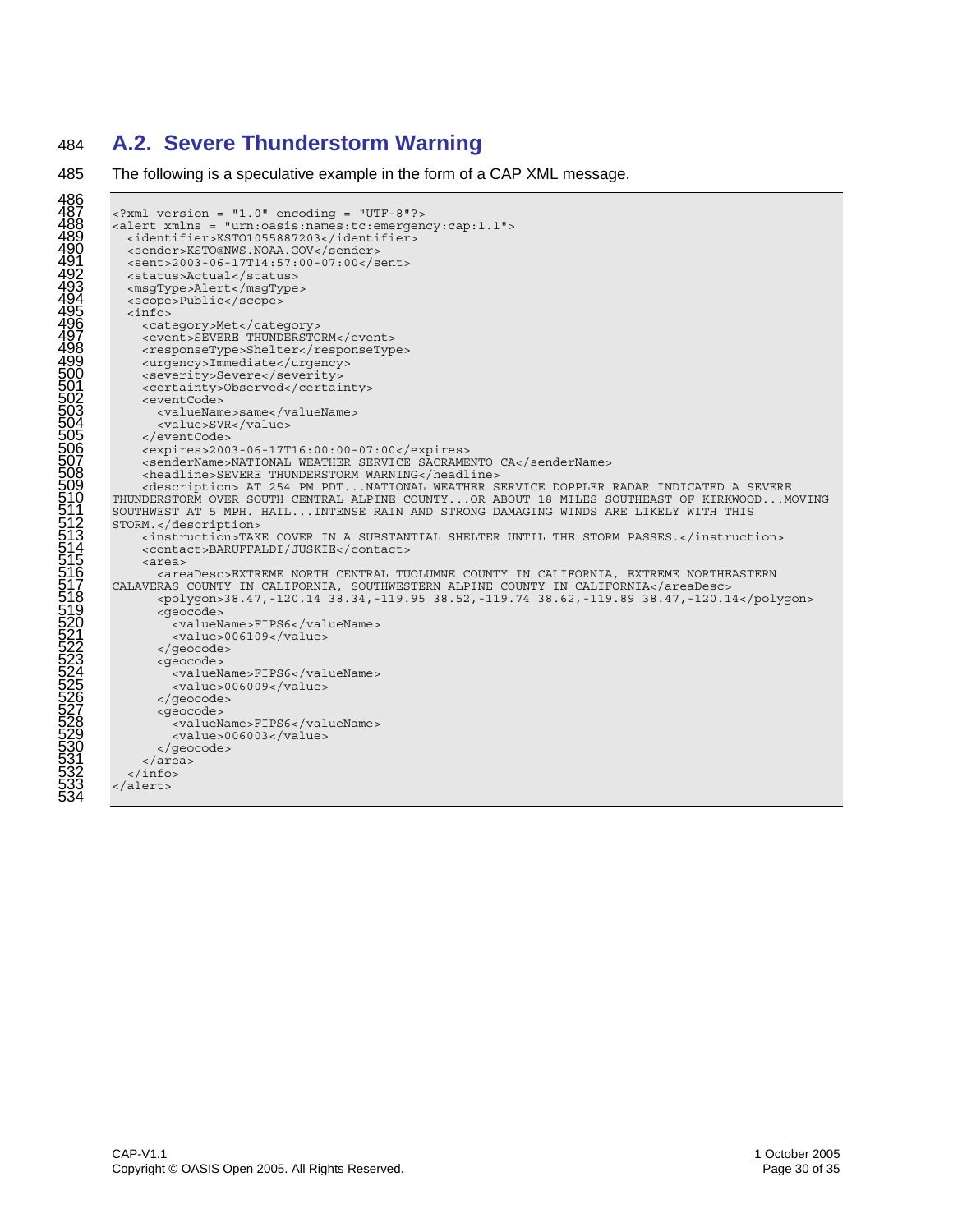#### **A.3. Earthquake Report**

536 The following is a speculative example in the form of a CAP XML message.

```
537 
          \langle?xml version = "1.0" encoding = "UTF-8"?>
         539 <alert xmlns = "urn:oasis:names:tc:emergency:cap:1.1"> 
            <identifier>TRI13970876.1</identifier>
            541 <sender>trinet@caltech.edu</sender> 
            542 <sent>2003-06-11T20:56:00-07:00</sent> 
            543 <status>Actual</status> 
            544 <msgType>Alert</msgType> 
            545 <scope>Public</scope> 
            546 <incidents>13970876</incidents> 
            547 <info> 
548 <category>Geo</category> 
549 <event>Earthquake</event> 
               550 <urgency>Past</urgency> 
               551 <severity>Minor</severity> 
               552 <certainty>Observed</certainty> 
         553 <senderName>Southern California Seismic Network (TriNet) operated by Caltech and 
              554USGS</senderName> 555 <headline>EQ 3.4 Imperial County CA - PRELIMINARY REPORT</headline> 
               556 <description>A minor earthquake measuring 3.4 on the Richter scale occurred near Brawley, 
         California at 8:53 PM Pacific Daylight Time on Wednesday, June 11, 2003. (This is a computer-
         generated solution and has not yet been reviewed by a human.)</description> <web>http://www.trinet.org/scsn/scsn.html</web>
               <parameter>
                 561<valueName>EventID</valueName> 562 <value>13970876</value> 
               </parameter><br><parameter>
                 <valueName>Version</valueName>
                 566 <value>1</value> 
              567</parameter> 568 <parameter> 
                 569 <valueName>Magnitude</valueName> 
               <value>3.4 Ml</value><br> </parameter>
              <parameter>
                 573<valueName>Depth</valueName> 574 <value>11.8 mi.</value> 
               </parameter><br><parameter>
                 576<parameter> 577 <valueName>Quality</valueName> 
                 578 <value>Excellent</value> 
               579</parameter> 580 <area> 
581 <areaDesc>1 mi. WSW of Brawley, CA; 11 mi. N of El Centro, CA; 30 mi. E of OCOTILLO 
582(quarry); 1 mi. N of the Imperial Fault</areaDesc> 583 <circle>32.9525,-115.5527 0</circle> 
\frac{584}{100} </area>
585 </info><br>586 </alert>
         586 </alert>
```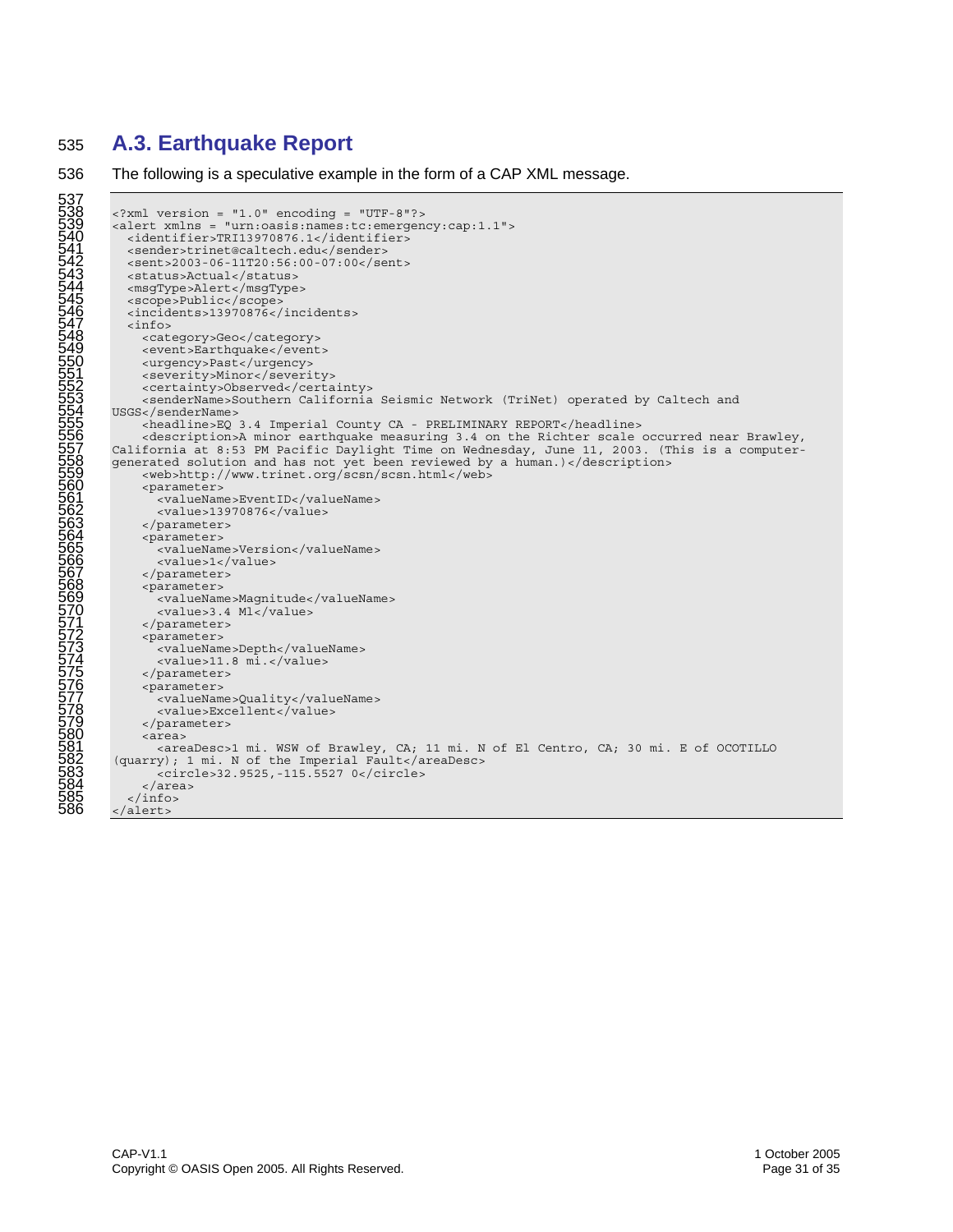#### 587 **A.4. AMBER Alert (Including EAS Activation)**

588 The following is a speculative example in the form of a CAP XML message.

```
589 
590 <?xml version = "1.0" encoding = "UTF-8"?> 
591 <alert xmlns = "urn:oasis:names:tc:emergency:cap:1.1"><br>592 <identifier>KAR0-0306112239-SW</identifier>
592 <identifier>KAR0-0306112239-SW</identifier><br>593 <sender>KAR0@CLETS.DOJ.CA.GOV</sender>
593 <sender>KARO@CLETS.DOJ.CA.GOV</sender> 
594 <sent>2003-06-11T22:39:00-07:00</sent> 
595 <status>Actual</status><br>596 <msgType>Alert</msgType
596 <msgType>Alert</msgType><br>597 <source>SW</source>
597 <source>SW</source><br>598 <scope>Public</scop
598 <scope>Public</scope><br>599 <info>
599 <info><br>600 <ca
600 <category>Rescue</category><br>601 <event>Child Abduction</eve
601 <event>Child Abduction</event><br>602 <urgency>Immediate</urgency>
602 <urgency>Immediate</urgency><br>603 <severity>Severe</severity>
603 <severity>Severe</severity><br>604 <certainty>Likely</certaint
604 <certainty>Likely</certainty><br>605 <wentCode>
605 <eventCode> 
606 <valueName>SAME</valueName><br>607 <value>CAE</value>
607 <value>CAE</value><br>608 </eventCode>
608 </eventCode><br>609 <senderName>
609 <senderName>LOS ANGELES POLICE DEPT - LAPD</senderName><br>610 <headline>AMBER ALERT</headline>
610 <headline>AMBER ALERT</headline><br>611 <description>DATE/TIME: 06/11/03
611 <description>DATE/TIME: 06/11/03, 1915 HRS. VICTIM(S): KHAYRI DOE JR. M/B BLK/BRO 3'0", 40<br>612 LBS. LIGHT COMPLEXION. DOB 06/24/01. WEARING RED SHORTS, WHITE T-SHIRT, W/BLUE COLLAR.
612 LBS. LIGHT COMPLEXION. DOB 06/24/01. WEARING RED SHORTS, WHITE T-SHIRT, W/BLUE COLLAR.<br>613 LOCATION: 5721 DOE ST., LOS ANGELES, CA. SUSPECT(S): KHAYRI DOE SR. DOB 04/18/71 M/B,
613 LOCATION: 5721 DOE ST., LOS ANGELES, CA. SUSPECT(S): KHAYRI DOE SR. DOB 04/18/71 M/B, BLK HAIR, 614 DRO EYE. VEHICLE: 81' BUICK 2-DR, BLUE (4XXX000).</description>
614 BRO EYE. VEHICLE: 81' BUICK 2-DR, BLUE (4XXX000).</description> 
615 <contact>DET. SMITH, 77TH DIV, LOS ANGELES POLICE DEPT-LAPD AT 213 485-2389</contact><br>616 <area> <areaDesc>Los Angeles County</areaDesc>
                   616 <area> 
617 <areaDesc>Los Angeles County</areaDesc> 
618 <geocode><br>619 <geocode>
619 <valueName>SAME</valueName><br>620 <value>006037</value><br>621 </area><br>622 </area>
                            620 <value>006037</value> 
                       621 </geocode> 
                   622 </area> 
               \langleinfo>624 </alert> 
623<br>624<br>625
```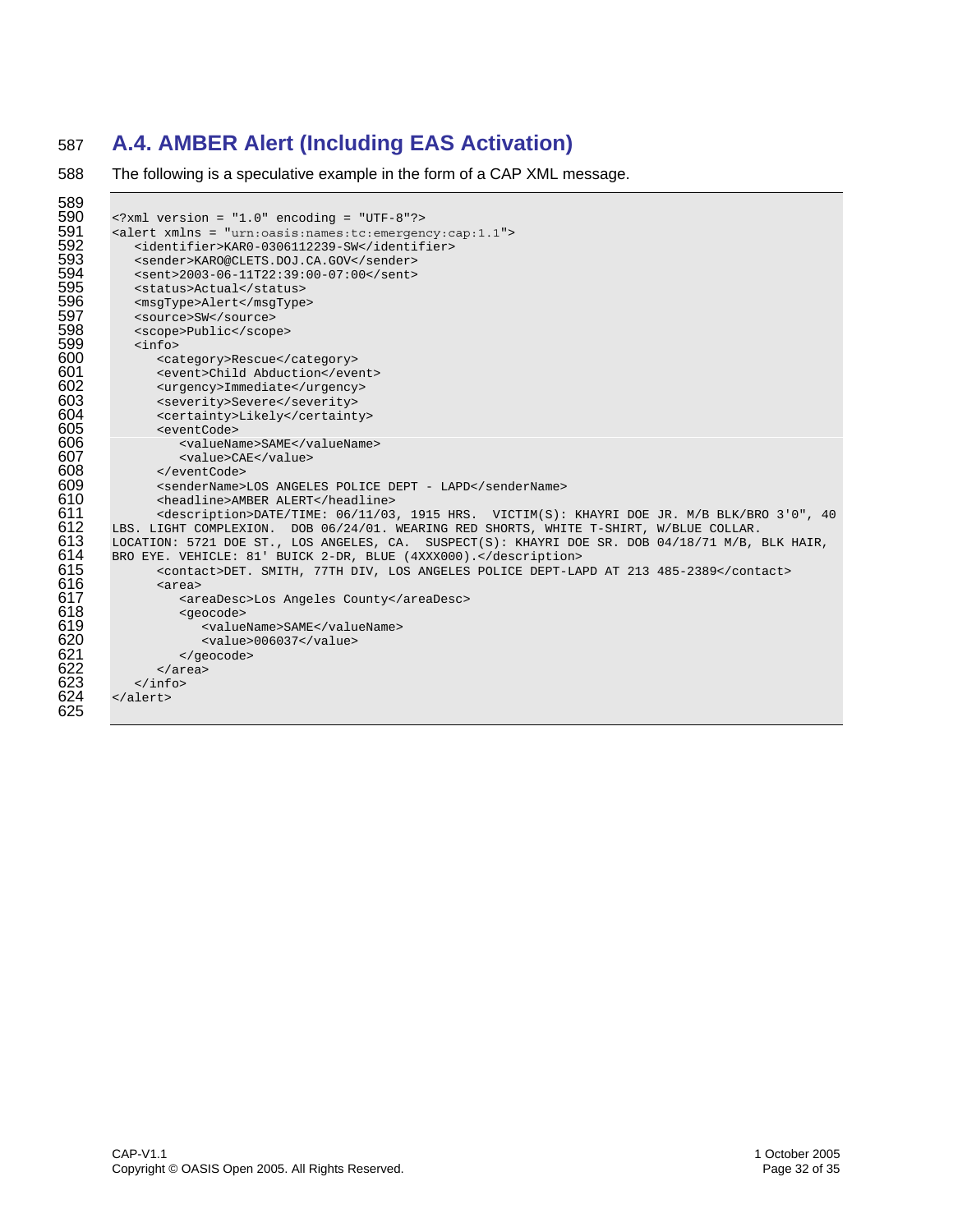## <sup>626</sup>**Appendix B. Acknowledgments**

#### 627 **OASIS Emergency Management Technical Committee**

| 628<br>629 | John Aerts, LA County Information Systems Advisory Body<br>Patti Aymond, IEM |
|------------|------------------------------------------------------------------------------|
| 630<br>631 | Mark Benemerito, Sungard Availability Services<br>Jeff Berg, Motorola        |
| 632        | Art Botterell, Partnership for Public Warning                                |
| 633        | Chris Branton, IEM                                                           |
| 634<br>635 | Rex Brooks, HumanMarkup.org, Inc.<br>Thomas Bui, The Boeing Company          |
| 636        | Len Bullard, Individual                                                      |
| 637        | Charles Campbell, Individual                                                 |
| 638        | Richard Carlton, Individual                                                  |
| 639        | Eliot Christian, US Department of the Interior                               |
| 640        | Marc Connolly, Oracle                                                        |
| 641        | Robin Cover, OASIS                                                           |
| 642        | Michael Daconta, US Department of Homeland Security                          |
| 643        | David Danko, ESRI                                                            |
| 644        | Paul Denning, Mitre Corporation                                              |
| 645        | John Dias, Lawrence Livermore National Laboratory                            |
| 646        | Matthew Dovey, Oxford University                                             |
| 647        | Sukumar Dwarkanath, Individual                                               |
| 648        | Scott Edson, LA County Information Systems Advisory Body                     |
| 649        | Nasseam Elkarra, Individual                                                  |
| 650        | David, Ellis, Individual                                                     |
| 651        | Paul Embley, Individual                                                      |
| 652        | Jack Fox, US Department of Homeland Security                                 |
| 653        | Lawrence Freudinger, NASA                                                    |
| 654        | Gary Ham, Disaster Management Interoperability Services                      |
| 655        | Travis Hubbard, Disaster Management Interoperability Services                |
| 656        | Stephen Jepsen, Oracle                                                       |
| 657        | Elysa Jones, Warning Systems, Inc.                                           |
| 658        | Joyce Kern, Sungard Availability Services                                    |
| 659        | Hong-Eng Koh, Sun Microsystems                                               |
| 660        | Jeff Kyser, Warning Systems, Inc.                                            |
| 661<br>662 | Louis Lagonik, Lockheed Martin<br>Kim Lambert, LMI Government Consulting     |
| 663        | Richard Masline, IBM                                                         |
| 664        | Carl Mattocks, Individual                                                    |
| 665        | Maurice McGinley, Individual                                                 |
| 666        | Tom Merkle, Lockheed Martin                                                  |
| 667        | Bona Nasution, MTG Management Consultants, LLC.                              |
| 668        | Steve Ollis, Individual                                                      |
| 669        | Ash Parikh, Raining Data Corporation                                         |
| 670        | Brian Pattinson, Unisys Corporation                                          |
| 671        | Gary Poindexter, Individual                                                  |
| 672        | Walid Ramadan, Individual                                                    |
| 673        | Michelle Raymond, Individual                                                 |
| 674        | Carl Reed, Open GIS Consortium (OGC)                                         |
| 675        | Kent Reed, NIST                                                              |
| 676        | Jeffrey Ricker, Individual                                                   |
| 677        | David Roberts, Unisys Corporation                                            |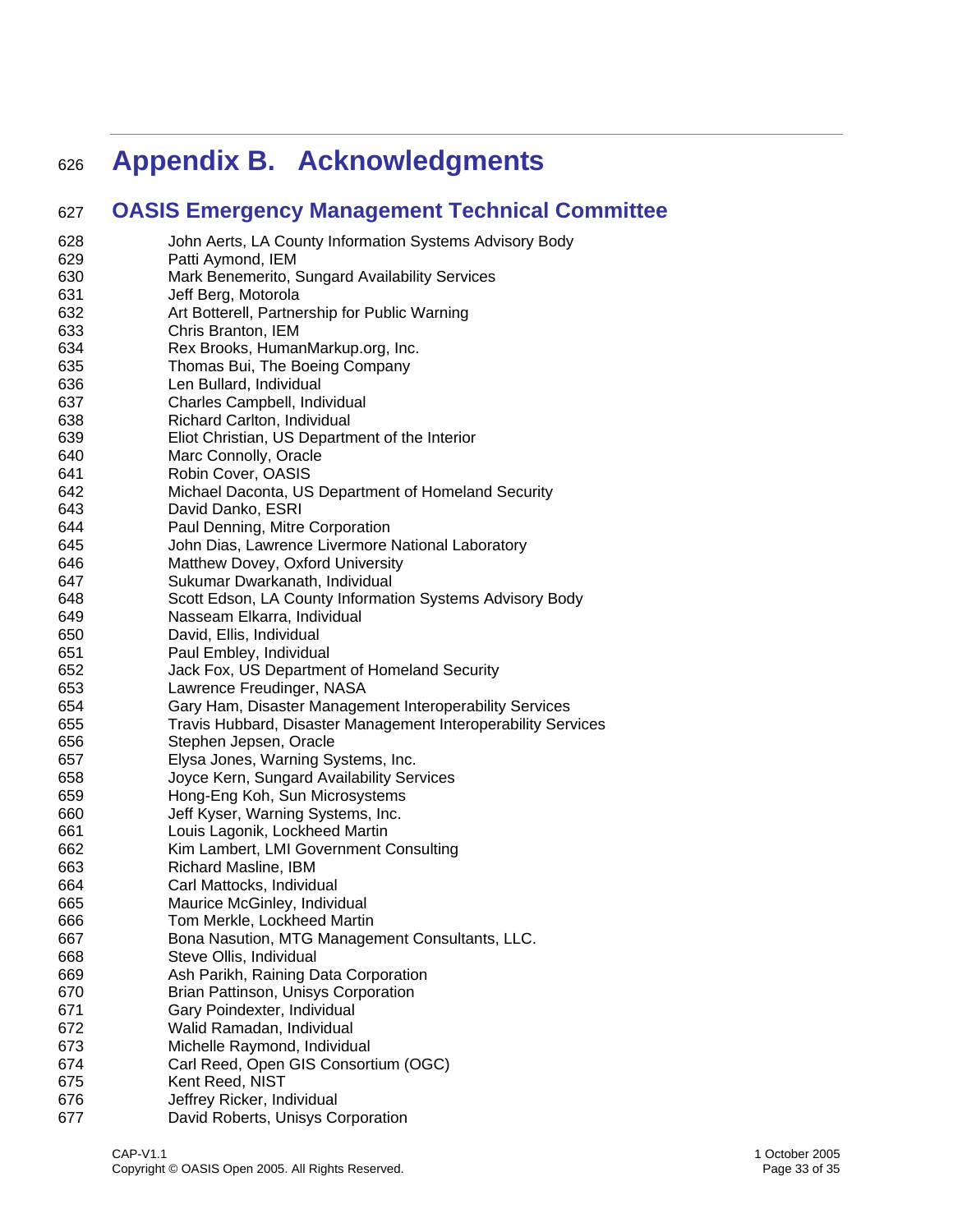| 678 | Dave Robinson, Wells Fargo                              |
|-----|---------------------------------------------------------|
| 679 | Eleanor Robinson, Anteon Corporation                    |
| 680 | John Ruegg, LA County Information Systems Advisory Body |
| 681 | Barry Schaeffer, Individual                             |
| 682 | William Schroeder, ESRI                                 |
| 683 | John Silva, Individual                                  |
| 684 | Kwasi Speede, Anteon Corporation                        |
| 685 | Michael Thompson, The Boeing Company                    |
| 686 | Rob Torchon, E Team                                     |
| 687 | <b>Brett Trusko, OASIS</b>                              |
| 688 | <b>Rick Tucker, Mitre Corporation</b>                   |
| 689 | Richard Vandame, US Department of Homeland Security     |
| 690 | Jerry Weltman, IEM                                      |
| 691 | Preston Werntz, Individual                              |
| 692 | Konstantin Wilms, Individual                            |
| 693 | Bob Wyman Individual                                    |
| 694 | Jack Zhang Beijing Harmony Technologies Co, Ltd         |
| 695 |                                                         |